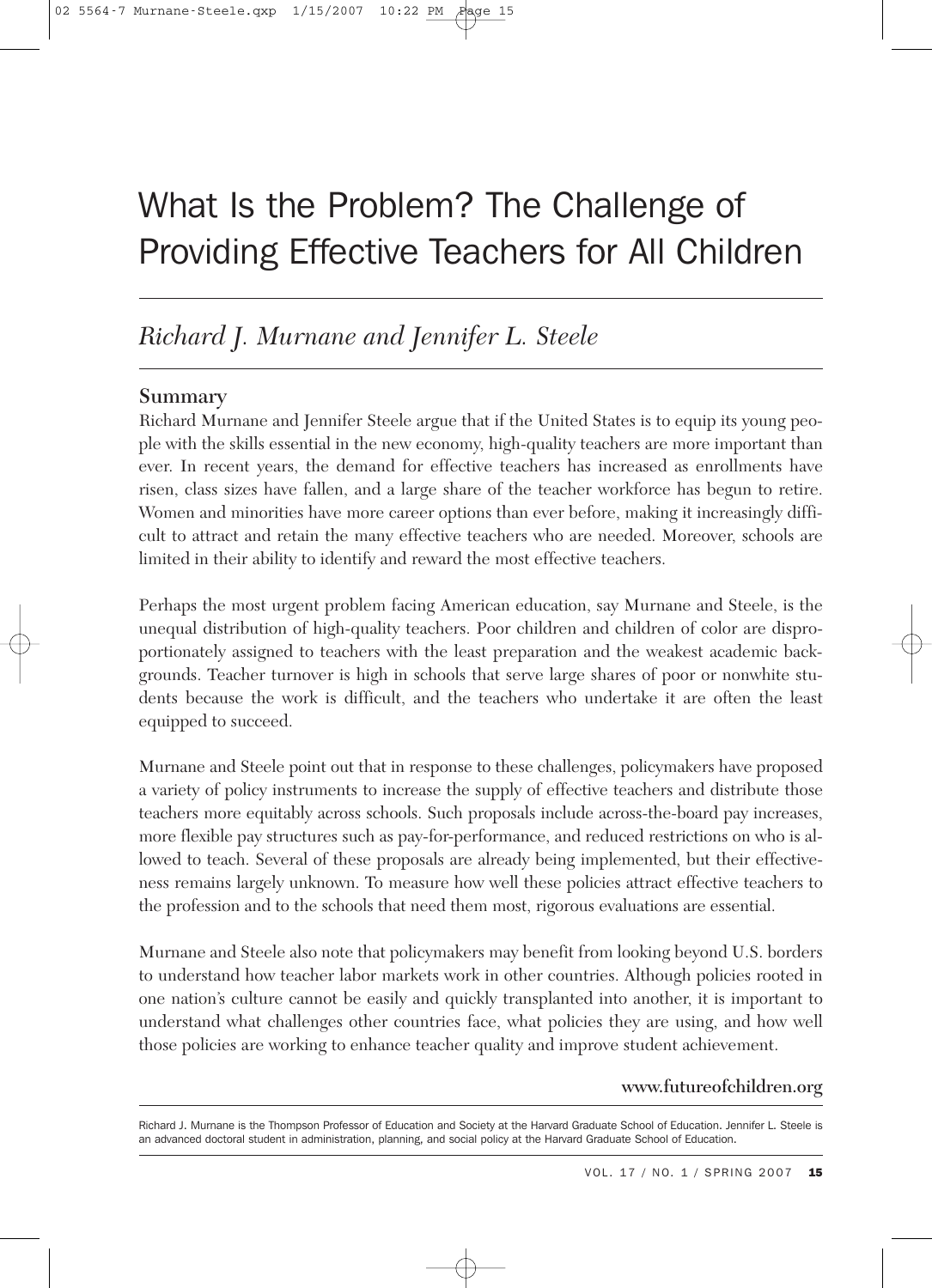which education in the United States has long been viewed as a means of expanding economic opportunity, enhancing social mobility, developing a skilled workforce, and preparing young people to participate in a democratic s States has long been viewed as a means of expanding economic opportunity, enhancing social mobility, developing a skilled workforce, and preparing young people to participate in a democratic society.<sup>1</sup> Highquality public education is especially crucial today, as advances in the U.S. economy have made cognitive skills more important than ever in determining labor market success. But today's public schools are not equipping all students with the skills needed to thrive in a rapidly changing economy, and the economic consequences are becoming more serious for students who leave school without critical skills.

Cognitive skills are strong predictors of educational attainment. Students with weak skills are the most likely to drop out of school before earning a high school diploma, whereas those with strong skills are the most likely to enroll in college and to graduate with a fouryear degree.<sup>2</sup> Wage trends of workers with differing levels of formal education illustrate the growing importance of cognitive skills in the American labor market. As shown in figure 1, real hourly earnings (net of inflation) for American workers who graduated from high school but did not go to college were no

higher in 2003, on average, than they were thirty years earlier. High school dropouts fared even less well: their real wages fell 14 percent over the same period. But the real wages of four-year college graduates grew during this period, and the wages of those with advanced degrees grew even more. These are remarkable trends, especially because a simultaneous increase in the share of the labor force with four-year college degrees created downward pressure on the relative wages of college graduates.

The problem facing American education is not that schools are less effective than they were thirty years ago. As figure 2 illustrates, the math and reading test scores of black and Latino students are significantly higher today than they were in the early 1970s, when the National Assessment of Educational Progress (NAEP) first began measuring the math and reading skills of American students. The NAEP scores of white students have also risen.<sup>3</sup> The problem is that technological advances have routinized manufacturing and clerical jobs and facilitated international competition, thereby increasing the demand for cognitive skills, especially problemsolving and communication skills. The nation's educational problem, in other words, is that an education that was good enough to



**Figure 1. Real Hourly Wage for U.S. Workers by Education, 1973–2003**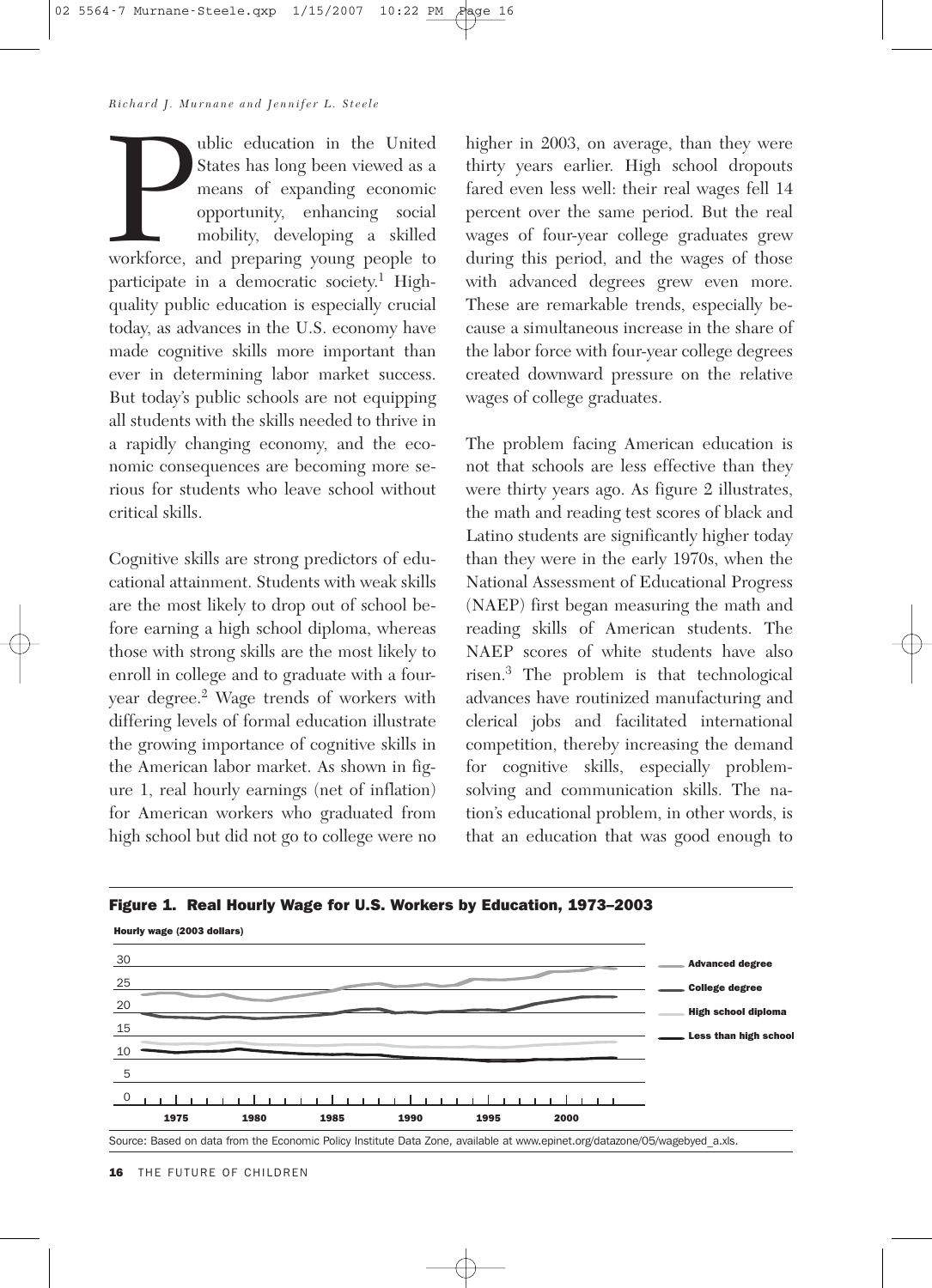



*Source:* Based on data for eighth graders (thirteen-year-olds) from the National Center for Education Statistics, available at nces.ed.gov/ nationsreportcard/ltt/results2004/age\_13\_math\_avg\_score.asp and nces.ed.gov/nationsreportcard/ltt/results2004/age\_13\_reading\_perf. asp# score.

allow Americans to earn a decent living in the economy of 1973 is not good enough to enable them to earn a decent living today. <sup>4</sup> As a result, the gulf between those who thrive and those who struggle financially is increasingly driven by differences in skills. And these skill differences are influenced by variation in the quality of K–12 education—variation that depends heavily on the quality of teachers in the nation's classrooms.

In the next section, we describe how supply and demand work in the labor market for teachers in America, and we explain several economic concepts that recur in articles elsewhere in this volume. We describe forces affecting the demand for and supply of teachers and show how changes in these forces have contributed to the challenge of providing all students with skilled teachers. We conclude with a brief discussion of policy approaches to increasing the supply of effective teachers and improving their distribution.

### **Understanding Teacher Labor Markets**

In this article, we focus on the labor market for *effective* teachers, defined as those who are skilled at raising the achievement levels

of their students. Today's policy challenge is not simply to place enough adults in front of classrooms, but to recruit and retain teachers who have a strong positive impact on students' learning. In this section, we assume that effective teachers are a single, homogeneous category, with no differences by subject specialty, years of experience, or educational credentials; and that all effective teachers are paid the same salary. We also assume that everyone agrees how to identify an effective teacher. These assumptions are clearly unrealistic (and we later take such complications into account), but they are helpful in explaining the concepts of demand and supply.

### **Supply and Demand in Teacher Labor Markets**

The number of effective public school teachers that will be demanded by a particular school district depends on student enrollments, class size policies, curriculum requirements, the district's fiscal capacity, the priorities of district residents, and the wage level of effective teachers. School districts will want to hire more teachers if the level of teachers' wages is low than if it is high. For instance, if market conditions are such that effective teachers command a very high wage, districts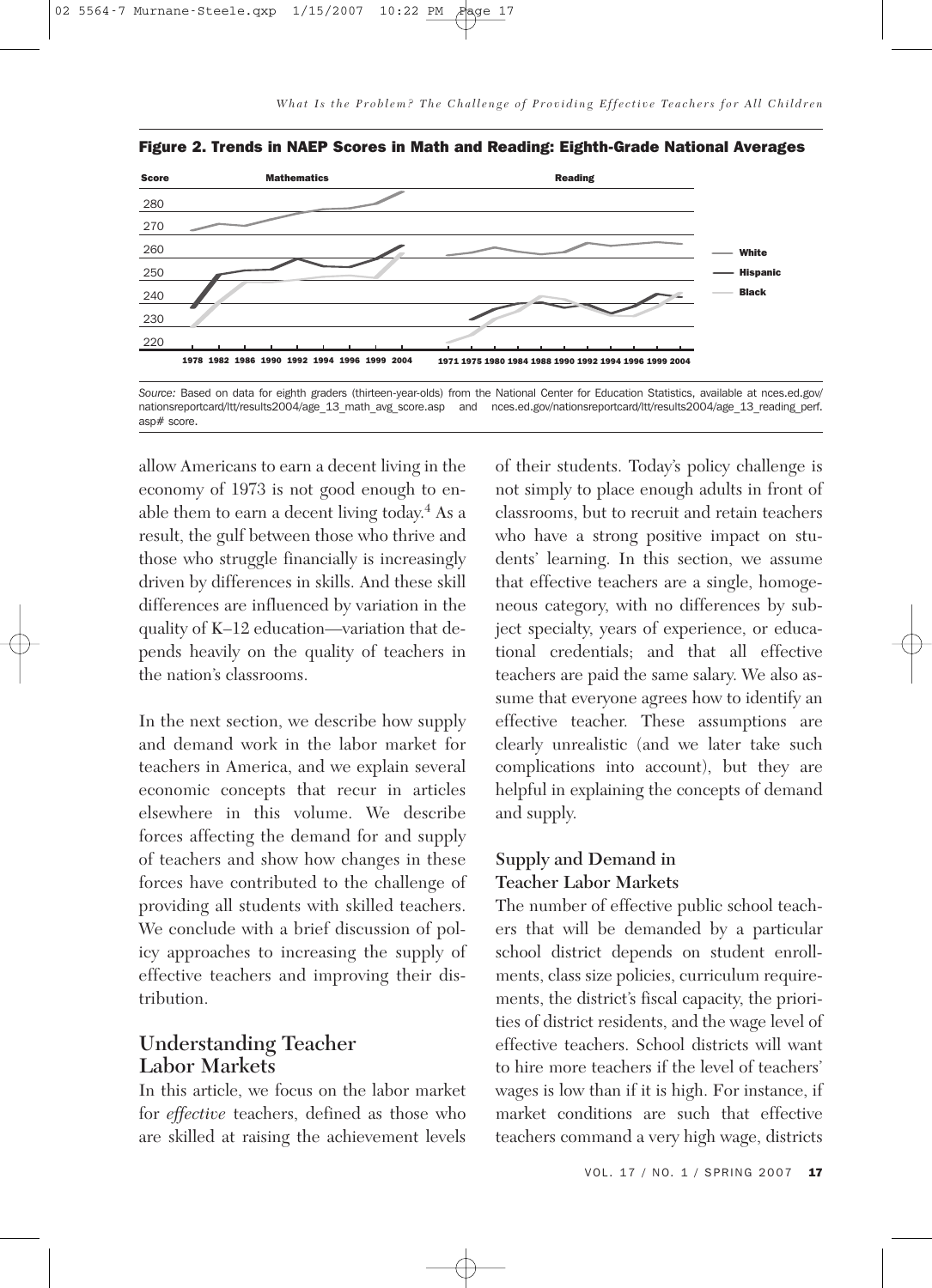may increase class sizes to accommodate that high cost.

Changes in labor market conditions other than wages shift the demand for effective teachers outward or pull it inward, meaning that more or (in the latter case) fewer teachers would be demanded *at any given wage*. For example, an increase in student enrollment would shift demand outward, which

*School districts often respond to a shortage of effective teachers at the prevailing wage not by leaving teaching positions vacant, but by filling them with ineffective teachers.*

means that a school district will want to hire more effective teachers at any prevailing wage level.

The supply of effective teachers who are willing to work in a particular school district depends on the wage they will be paid, the working conditions they will face, the wages and working conditions available to them in other occupations, and the cost of services such as child care that they need to purchase if they decide to work outside the home. A greater number of effective teachers are willing to provide their services to schools if the wage is high than if it is low.

As with the demand side of the market, a change in supply-side factors other than wages will shift the supply of effective teachers outward or pull it inward. An outward shift in supply means that more teachers are willing to provide their services to schools at any given wage; an inward shift means that fewer teachers are willing to teach at any given wage. For example, an increase in the wages that effective teachers can command in other occupations would mean that at any given wage level, fewer effective teachers would be willing to provide their teaching services to schools.

The teacher labor market is in equilibrium when the number of effective teachers who are willing to teach is exactly equal to the number of effective teachers that the school district is willing to employ. The quantity supplied is equal to the quantity demanded at only a single wage, which economists call the market-clearing, or equilibrium, wage.

At any wage greater than the market-clearing wage, the quantity of effective teachers willing to provide their labor exceeds the quantity demanded by the school district. The result is a labor market surplus. At any wage below the equilibrium wage, the quantity of effective teachers demanded is greater than the quantity supplied, yielding a labor market shortage*.* School districts often respond to a shortage of effective teachers at the prevailing wage not by leaving teaching positions vacant, but by filling them with ineffective teachers.

The critical point to understand about labor markets is that a shortage can be ameliorated by raising the wage, just as a surplus can be ameliorated by lowering it. Given this adjustment mechanism, why do shortages of effective teachers sometimes persist for an extended time? The answer to this question has several parts. First, a variety of "shocks" affect the teacher labor market, changing either the demand for teachers or the supply of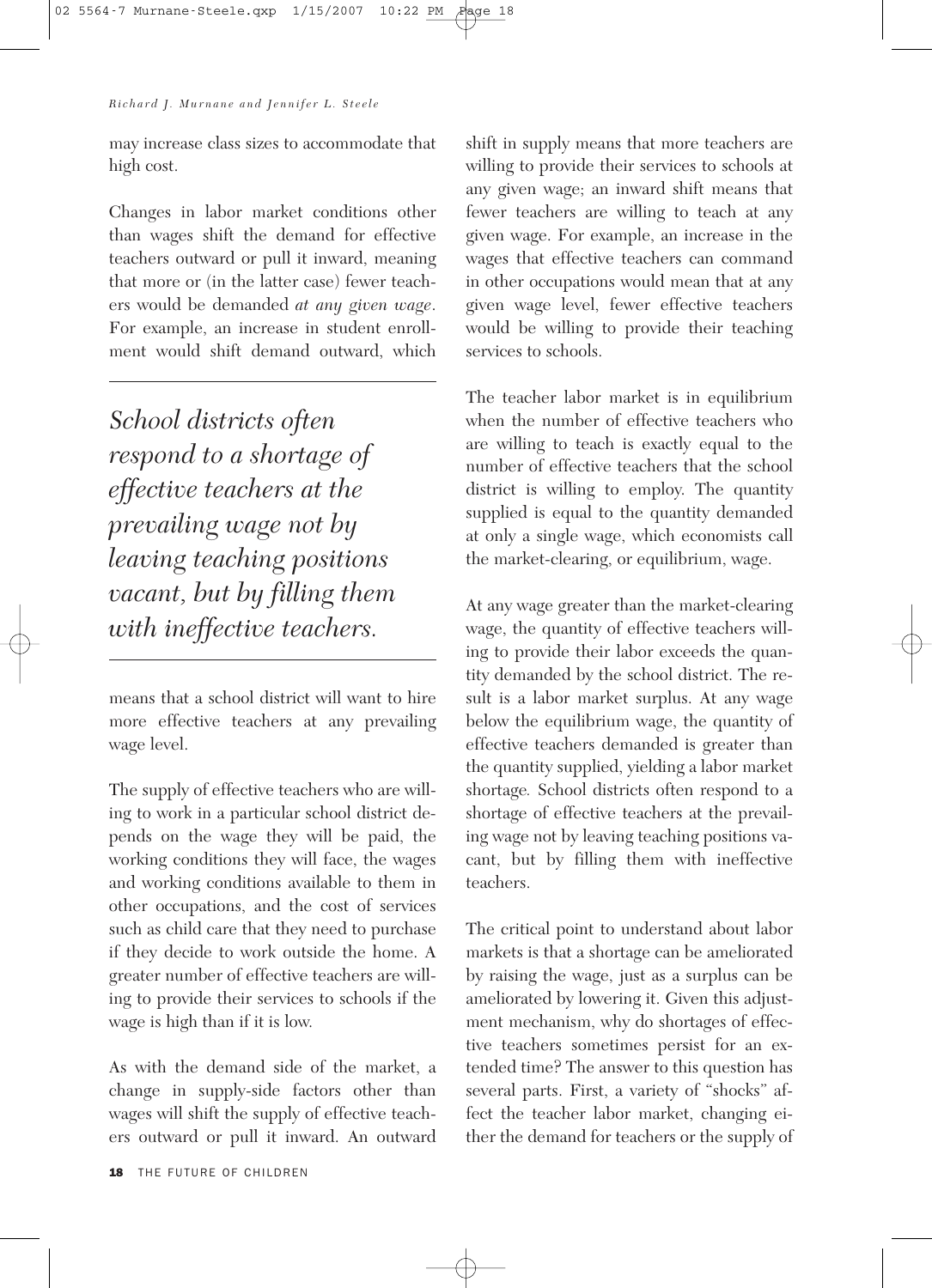teachers and also changing the equilibrium wage. For example, increases in student enrollment shift the demand for teachers outward, thus increasing the equilibrium salary. The prevailing teacher wage therefore needs to increase if the district is to avoid a shortage of effective teachers.

Second, actual teacher salaries adjust only slowly to changes in the equilibrium wage. Teacher salaries are typically negotiated for extended periods, so it may take several years for wage levels to be reconsidered. Also, it often takes considerable time for school district leaders to convince school boards and taxpayers that they do indeed face a shortage of effective teachers at prevailing wages. School board members know that diligent human resource directors typically can find adults with college degrees to fill teaching vacancies. That many of these applicants lack the skills to teach successfully is typically not obvious. Indeed, as we explain later in the article, information available at the time of hiring does not distinguish effective teachers from ineffective ones very well. Consequently, it takes time even for skilled school district leaders to marshal evidence of a shortage of effective teachers at prevailing wage levels. In the interim, with demand expanding and the wage remaining unchanged, there is a shortage of effective teachers.

Third, it can take a year or more for college students and other adults who decide they want to teach to acquire the necessary credentials. The slow pace at which teacher wages increase means that individuals are slow to receive the signal that financial opportunities in teaching have improved. When they do receive the signal, those who lack the necessary credentials need time to earn them. Consequently, an increase in teacher wages will yield a smaller increase in the supply of effective teachers in the short run than in the long run.

### **Why Money Matters**

Some effective teachers are willing to work at wages below the equilibrium wage. The problem is that there are not enough effective teachers to meet the quantity demanded at that wage. Of course, there also are effective teachers whose employment decisions are based on factors other than wage. It is not that financial incentives do not matter. Rather, they matter because they influence the occupational choice for people who would like to teach and are on the fence about whether it makes sense to do so. One such person could be an experienced teacher who takes a leave of absence to bear a child. After learning that high-quality child care is costly, she may find that her decision about whether to return to the classroom is very sensitive to the wage she can earn by teaching.

To appreciate how teaching salaries help determine the supply of effective teachers, it is also important to understand the concept of *opportunity cost*—that is, what must be given up as a result of a decision to teach. The opportunity cost for a college graduate trained in computer science who decides to become a teacher, for example, is the highest wage she could have earned elsewhere in the economy. The opportunity costs for teachers trained in different disciplines differ substantially. For instance, Dan Goldhaber and Daniel Player show that during the mid-tolate 1990s, starting salaries in engineering, mathematics, and computer science occupations were 14 percent to 30 percent higher than starting salaries in liberal arts occupations.<sup>5</sup> The opportunity cost of becoming a teacher is thus much greater for a college graduate trained in computer science than for one trained in history. Studies based on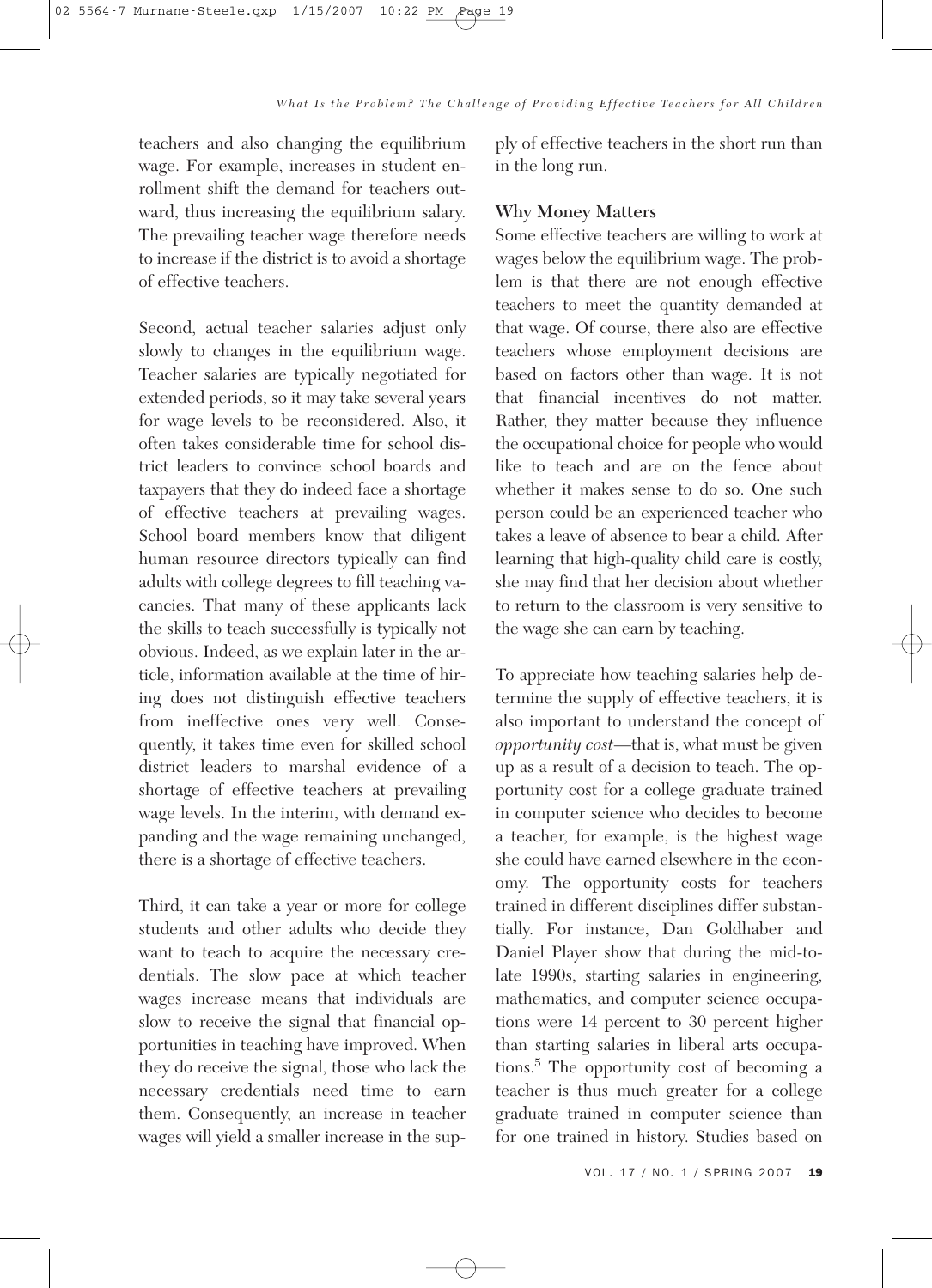data from the United States, the United Kingdom, and Australia show that college graduates' decisions about whether to enter and remain in teaching depend not only on salaries in teaching, but also on opportunity costs.<sup>6</sup> Because almost all U.S. school districts pay computer science teachers and history teachers on the same scale, it is not surprising that many districts find they are not able to attract strong applicants to teach computer science, while they have an abundance of strong applicants to teach history.

### **Why Working Conditions Matter**

People's decisions to enter teaching and to teach in a particular school depend not just on financial incentives but also on a wide range of nonpecuniary incentives, such as working conditions. Working conditions include easily measurable conditions such as class size and contract hours, as well as more difficult-to-measure conditions such as facilities quality, parent support, school leadership quality, collegiality within the school, and curricular autonomy. 7

The experiences of two hypothetical neighboring school districts—Oceanside and Rivercity—make clear the importance of working conditions. Both districts have the same number of students and the same demand for effective teachers. But Oceanside has new facilities, nationally recognized school leaders, and strong parent support, whereas Rivercity's schools have dilapidated facilities, frequent turnover among struggling school leaders, and weak parental support. Under these circumstances, fewer effective teachers will want to work in Rivercity at any given wage level than will want to work in Oceanside. In other words, the supply of effective teachers to Oceanside will be greater than the supply of effective teachers to Rivercity. The equilibrium wage for Oceanside—the wage at which the demand for effective teachers is equal to the supply would result in a shortage of effective teachers in Rivercity.

Even if Rivercity pays enough to avoid a technical shortage of effective teachers—that is, if it pays its market-clearing wage—it still will not have as many effective teachers as Oceanside. Given its inferior working conditions, Rivercity would need to pay a wage even higher than its own equilibrium wage to attract the same number of effective teachers as Oceanside. Economists use the term *compensating wage differential* to refer to the wage premium that Rivercity would need to pay over and above the equilibrium wage in Oceanside in order to attract the same number of effective teachers that Oceanside attracts.

The evidence is clear that urban school districts serving large concentrations of lowincome students have trouble attracting and retaining effective teachers.<sup>8</sup> Some school districts have responded to this problem by offering higher salaries to teachers willing to work in hard-to-staff schools. To date, researchers have only limited evidence on the size of compensating wage differentials that schools with poor working conditions would need to pay to attract a full faculty of effective teachers. Old and dilapidated physical facilities can be part of the problem, but of greater importance may be the difficulty of serving large numbers of children with complex needs without adequate resources to do the job well.<sup>9</sup> Offering compensating wage differentials makes sense, but only if accompanied by the resources needed to educate well the children in these schools. Recently a number of urban districts have introduced initiatives to improve education in schools serving high concentrations of poor children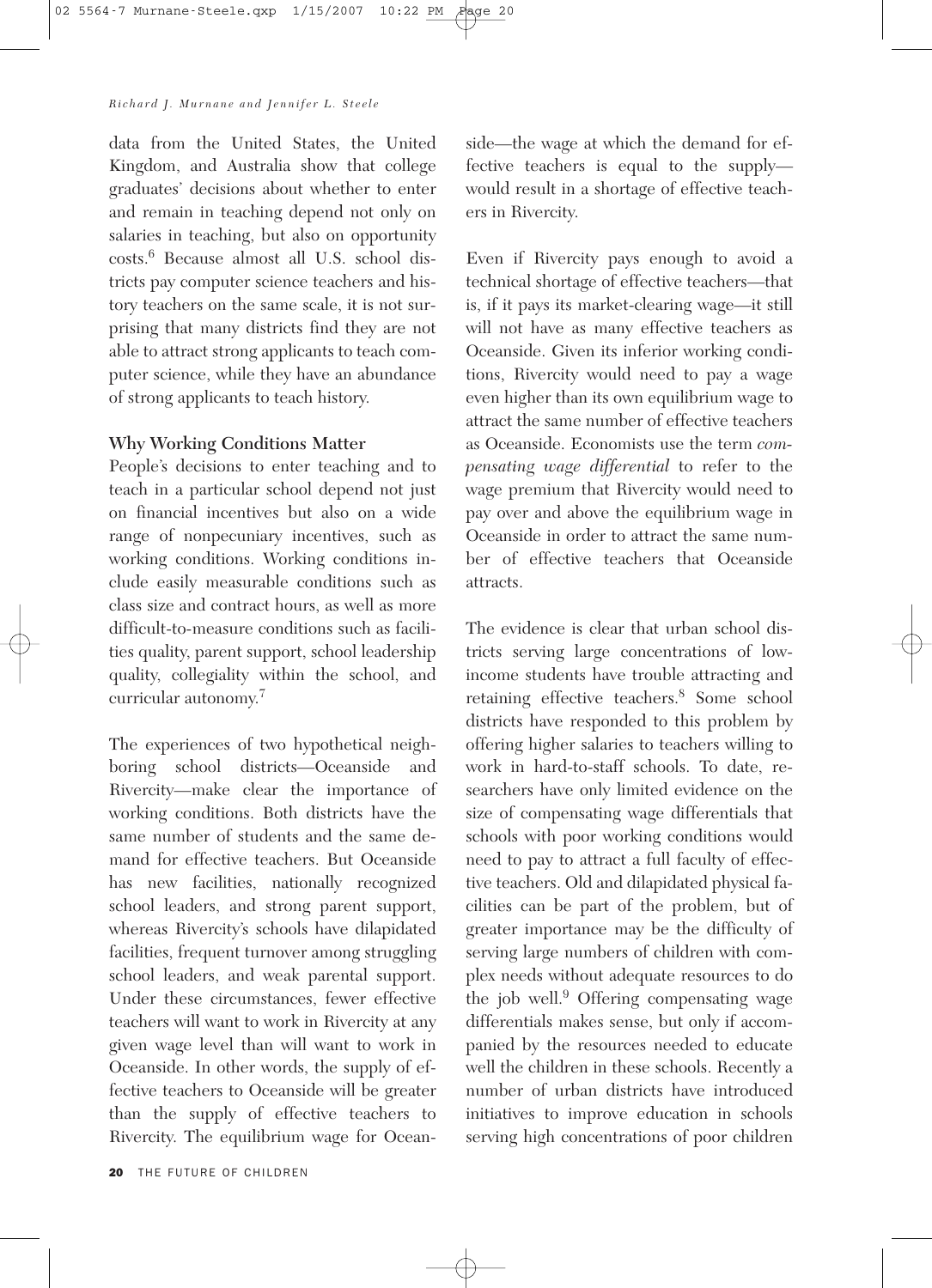



*Source:* Adapted from Patrick Rooney and others, *The Condition of Education 2006* (Washington: Institute of Education Sciences, National Center for Education Statistics, 2006). Data for 1965 through 2000 are in five-year intervals in the fall of given year; data for 2005 though 2015 are projected for the fall of given year.

by offering higher teacher salaries and providing additional resources such as a longer school day and longer school year, as well as more support services for students. The initial evidence on the consequences of these initiatives is positive, but much more needs to be learned.<sup>10</sup>

### **The Demand Side of the Teacher Labor Market**

We next focus on the demand side of the teacher labor market. We begin with factors that influence the quantity of teachers demanded. We then consider factors that influence the demand for effective teachers, and we explain the difficulty of distinguishing effective teachers from ineffective ones.

### **The Quantity of Teachers Demanded: What Hasn't Changed**

One striking feature of the quantitative demand for teachers is how little it has been affected by the technological changes that have been reshaping the larger economy. The technological advances that have dramatically raised output per worker in many fields and reduced the demand for labor have left education almost unchanged. Though some teachers use computer technology to enhance their teaching practices and prepare students for the knowledge-based economy,

computers have not sufficiently reconfigured the core tasks of teaching to produce notable efficiency gains or cost savings in public education.<sup>11</sup>

### **The Quantity of Teachers Demanded: What's New**

Public school enrollments in the United States are on the increase, driven by immigration and a greater number of births.<sup>12</sup> Though the fertility rate (the number of live births per 1,000 women aged fifteen to fortyfour) has fallen since 1970, when it stood at 87.9, it has risen modestly in recent years, from 64.6 in 1995 to 66.1 in 2003. Similarly, the number of live births rose from 3.9 million in 1995 to 4.1 million in 2003.<sup>13</sup>

Given that most students start school around age five, it takes roughly five years for elementary schools to feel the effects of changes in the number of births, and naturally it takes longer for these changes to be felt in secondary schools. This lag in enrollment trends between primary and secondary schools is visible in the pre-K–8 and high school enrollment lines in figure 3, where the peaks and valleys in the high school trajectory appear later than those in the pre-K–8 trajectory. As shown in figure 3, the National Center for Education Statistics (NCES) estimates that 48.7 million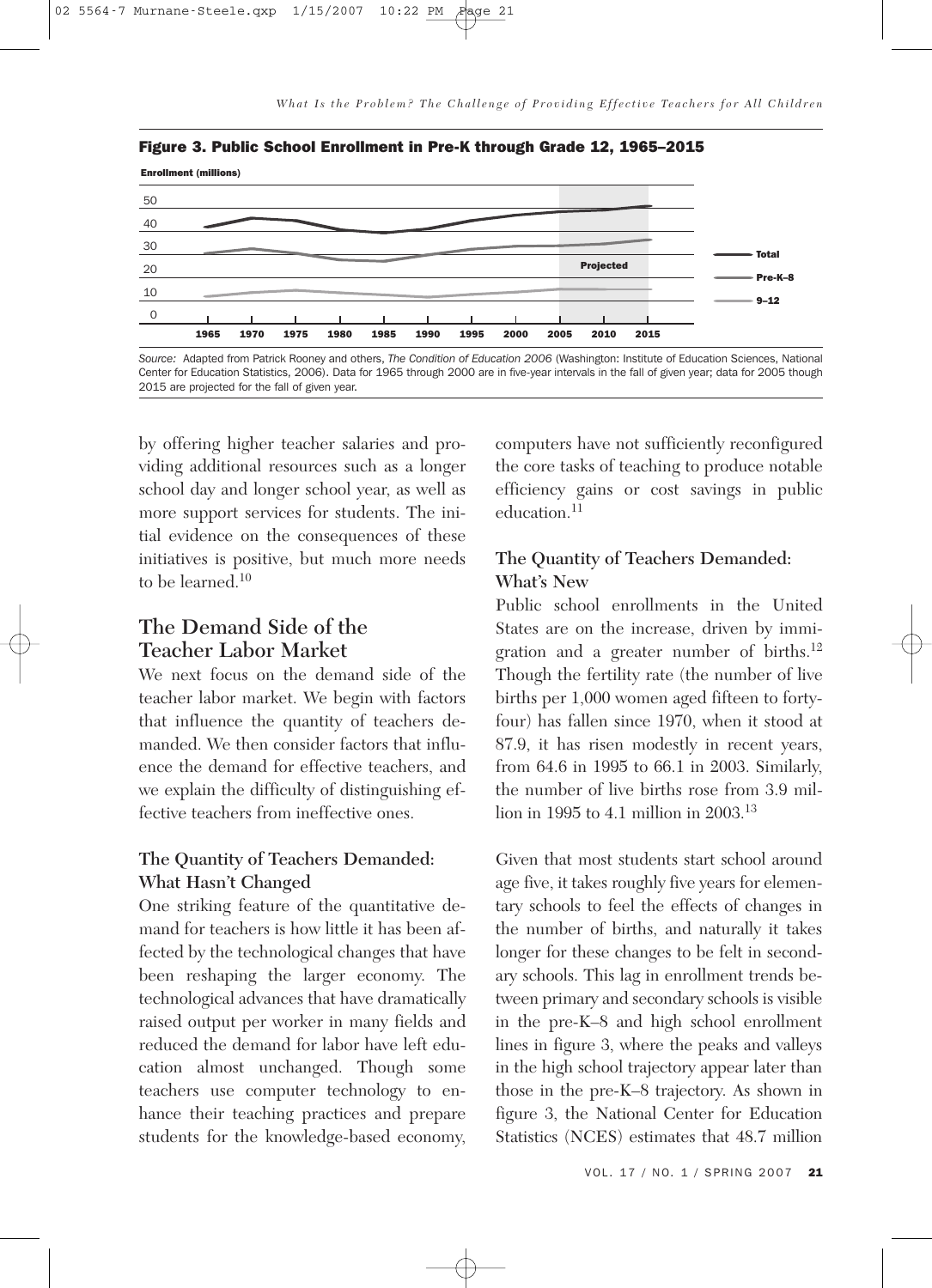students were enrolled in public schools in the fall of 2005, an increase of more than 8 percent over 1995 enrollment levels. By 2013, U.S. public school enrollments are projected to reach 50 million students  $^{14}$ 

Also on the rise are the shares of children of color and children living in poverty. Between 1970 and 2003, the share of impoverished children in the United States rose from 14.9 percent to 16.7 percent, and the share of students of color in public schools rose from 30.9 percent to 41.5 percent.<sup>15</sup> These trends create a demand for teachers who can meet the needs of students who historically have not been well served by America's public schools. Two recent, well-designed studies find that students benefit academically from having teachers whose race or ethnicity matches their own.<sup>16</sup> But the share of teachers of color in the workforce remains low, at 15 percent in 2005.<sup>17</sup> The changing demographics of American schoolchildren suggest an increasing demand for effective teachers of color in particular and, in general, for teachers who are effective at raising the achievement of students from disadvantaged or minority backgrounds.

Class sizes also affect the demand for teachers, and average class sizes have declined in recent decades. State policies such as the California Class Size Reduction Initiative of 1996, which paid schools to cap class sizes at twenty in grades K–3, have been one factor contributing to the increasing demand for teachers<sup>18</sup>

The most commonly cited indicator of trends in class size, the average ratio of students to teachers, has fallen steadily in the United States since the 1950s. In 1955, the ratio was 26.9; by the fall of 1985, it was 17.9; and by 1995, it had fallen to 17.3. The NCES has estimated that the ratio was 15.5 in 2005 and that it will drop to 14.5 by 2014.19

Although the trend in the average studentteacher ratio is informative, it is important to realize that student-teacher ratios are typically smaller than average class sizes. One reason is that schools generally employ enough faculty members to grant each teacher a preparation period during the school day.<sup>20</sup> A second reason is that studentteacher ratios usually include all licensed educators working in a school, though many of these, including counselors, librarians, and resource teachers, are not teachers of record for a particular class.

One federal policy that has contributed to the decline of student-teacher ratios in the past three decades is the Individuals with Disabilities Education Act (IDEA). First implemented in 1975 and reauthorized most recently in 2005, IDEA requires schools to provide accommodations for students with learning disabilities.<sup>21</sup> Many schools have hired additional teachers to support students and to manage the act's extensive reporting requirements. In a review of the research on class size effects, Eric Hanushek found that IDEA implementation explained about a third of the decline in student-teacher ratios over the past fifty years.<sup>22</sup>

### **The Demand for Quality Teachers: What Hasn't Changed**

The commonsense belief that teacher quality matters is supported by a great deal of evidence, much of which comes from studies showing that children in some classrooms learn a great deal more over a school year than do demographically similar children in other classrooms.<sup>23</sup> The evidence highlights the importance of improving the quality of the nation's teacher workforce. This chal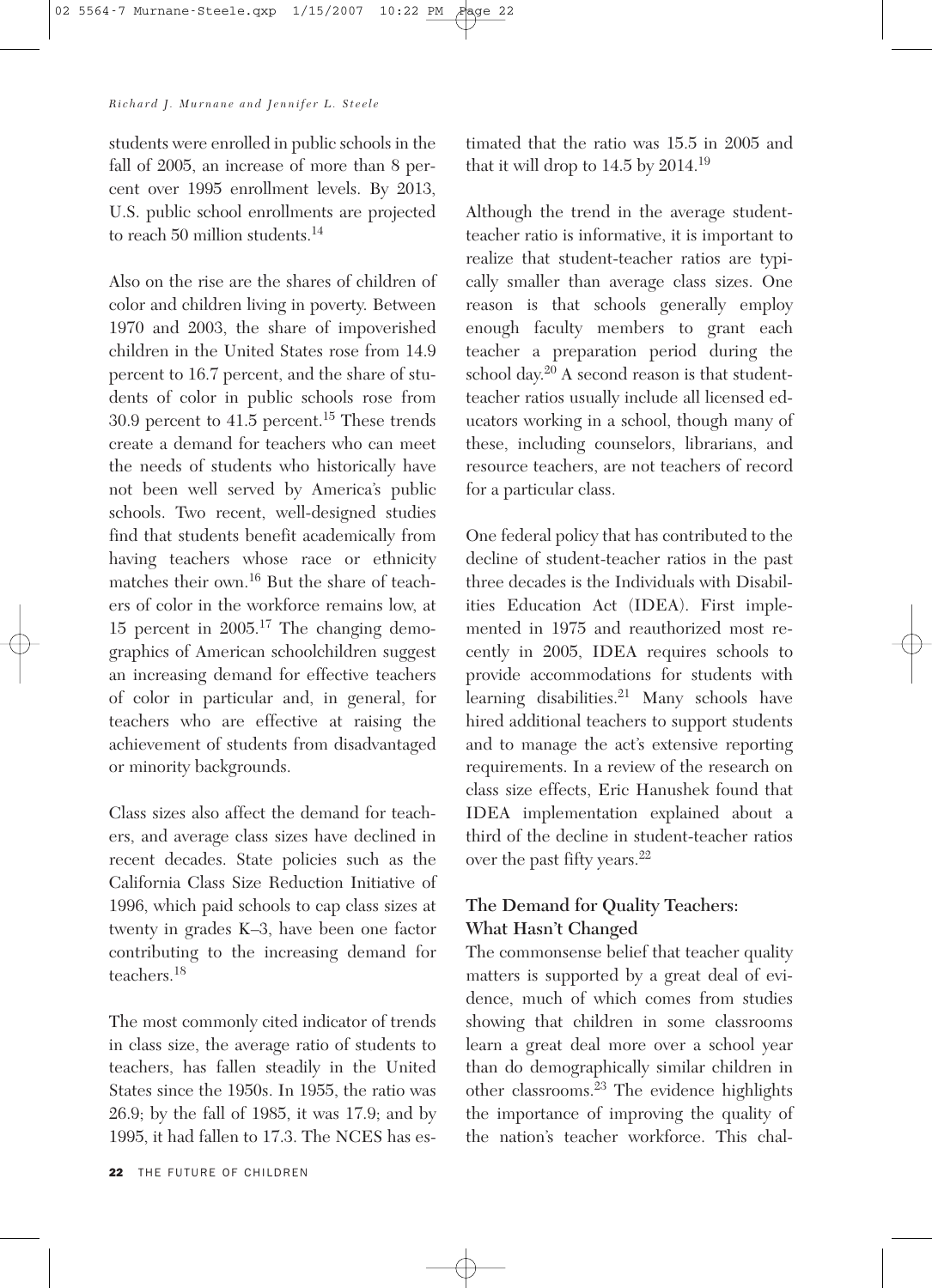lenge, however, is complicated by considerable disagreement among educators and policymakers about how to identify highly effective teachers.

Historically, the demand for teachers has been driven by local preferences, and hiring decisions have not always been based on estimates of teachers' instructional effectiveness. Some districts and schools have based hiring decisions largely on a prospective teacher's ability to coach athletics or connections within the community.<sup>24</sup>

Another reason schools have not always made instructional effectiveness a priority in their hiring decisions is the complexity of their scheduling needs, especially at the secondary level. For instance, if a school needs to staff three sections of biology and two sections of algebra, the principal may hire a certified biology teacher to cover both the biology and algebra sections because it would be more difficult either to find a person who is trained in both subjects or to hire two part-time teachers. When teachers are assigned to teach classes for which they lack academic preparation, they are said to be teaching "out of field." Using 1993–94 data from the NCES Schools and Staffing Survey, Richard Ingersoll found out-of-field-teaching to be widespread in grades seven through twelve, especially in schools serving a large share of low-income students. Overall, he found that 57 percent of physical science teachers, 53 percent of history teachers, and 33 percent of secondary math teachers lacked degrees in the subjects they were teaching, though the shares were closer to 20 percent for more broadly defined subjects like social studies and general science.<sup>25</sup>

Even if districts and schools make instructional effectiveness a top priority, they may

still find it hard to select the most effective teachers because information available at the point of hiring does not predict well how effective a teacher will be in enhancing students' skills. For example, teachers with two years of experience appear to be more effective, on average, than teachers with no classroom experience. But most studies do not find that experience beyond the initial two or

*Historically, the demand for teachers has been driven by local preferences, and hiring decisions have not always been based on estimates of teachers' instructional effectiveness.* 

three years results in improved student test scores. Similarly, most studies find that whether a teacher holds an advanced degree does not predict student achievement gains.<sup>26</sup>

One teacher characteristic that *is* somewhat helpful in predicting student outcomes is academic ability, as measured by verbal aptitude scores, ACT scores, or undergraduate college selectivity. <sup>27</sup> Academically talented teachers are better, on average, at raising student achievement than teachers with fewer academic skills. But the measures of teachers' academic ability that are available in personnel records and in quantitative research studies explain only a small part of the variation in teachers' effectiveness as measured by student test score gains.

Recent years have seen considerable debate about whether a teaching license is a useful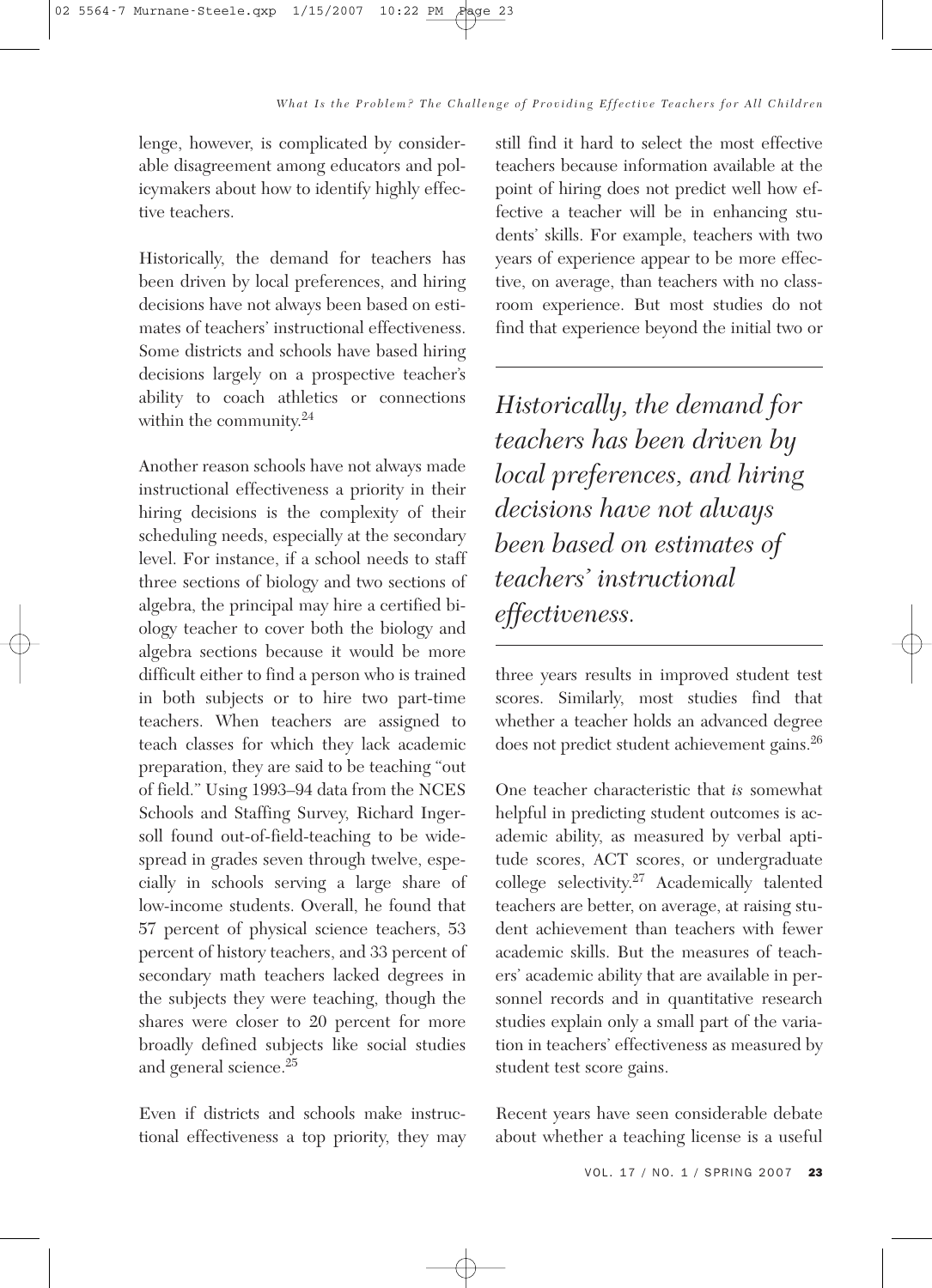indicator of a teacher's effectiveness. Teaching licenses, also known as certificates or credentials, function much like licenses in other trades and professions in that they signal to employers that a teacher has completed the level of training and preparation required to practice the occupation within that state. The requirements for licenses in most states include completion of a bache-

*Another new feature of the demand for teacher quality is the growing interest among policymakers and school administrators in measuring a teacher's "value added" that is, her effectiveness in raising students' test scores.*

lor's degree and certain education course requirements, as well as student teaching. Teacher licensing regulations are designed to prevent districts and schools from hiring people whom the state does not deem acceptable—namely, those lacking a bachelor's degree or formal teacher preparation.<sup>28</sup> Some observers argue, however, that the costs associated with licensure requirements deter talented people who do not major in education from entering the profession.<sup>29</sup> In general, empirical studies find little or no difference in average effectiveness between those teachers who are traditionally licensed and those who enter the profession through alternative routes.<sup>30</sup>

Since 1987, the National Board of Professional Teaching Standards has provided a national voluntary teacher certification program for teachers who choose to submit detailed portfolios and pass a rigorous examination that evaluates their professional mastery. Unlike traditional licensure programs, national board certification appears to be a useful indicator of teacher effectiveness. Using data from North Carolina, Dan Goldhaber and Emily Anthony found that that national board certified teachers are more effective at raising test scores than both those who do not apply for board certification *and* those who apply but do not pass.<sup>31</sup> The evidence on national board certification is discussed in greater detail in subsequent articles in this volume.

### **The Demand for Quality Teachers: What's New**

The No Child Left Behind Act of 2001 (NCLB) has established an unprecedented role for the federal government in regulating teacher quality. In particular, the law required that teachers be "highly qualified" by 2006 in schools that receive federal Title I funding, earmarked for poor children. As defined by NCLB, a highly qualified teacher has a bachelor's degree as well as a state teaching license and demonstrated competence in the academic subject(s) he or she teaches.<sup>32</sup> This definition addresses the problem of out-of-field teaching by ensuring that all students are taught by teachers who are knowledgeable in the subjects they teach. Among all the provisions of NCLB, however, the highly qualified teacher requirement has been the least thoroughly enforced.<sup>33</sup>

Another new feature of the demand for teacher quality is the growing interest among policymakers and school administrators in measuring a teacher's "value added"—that is, her effectiveness in raising students' test scores. Advances in data storage and data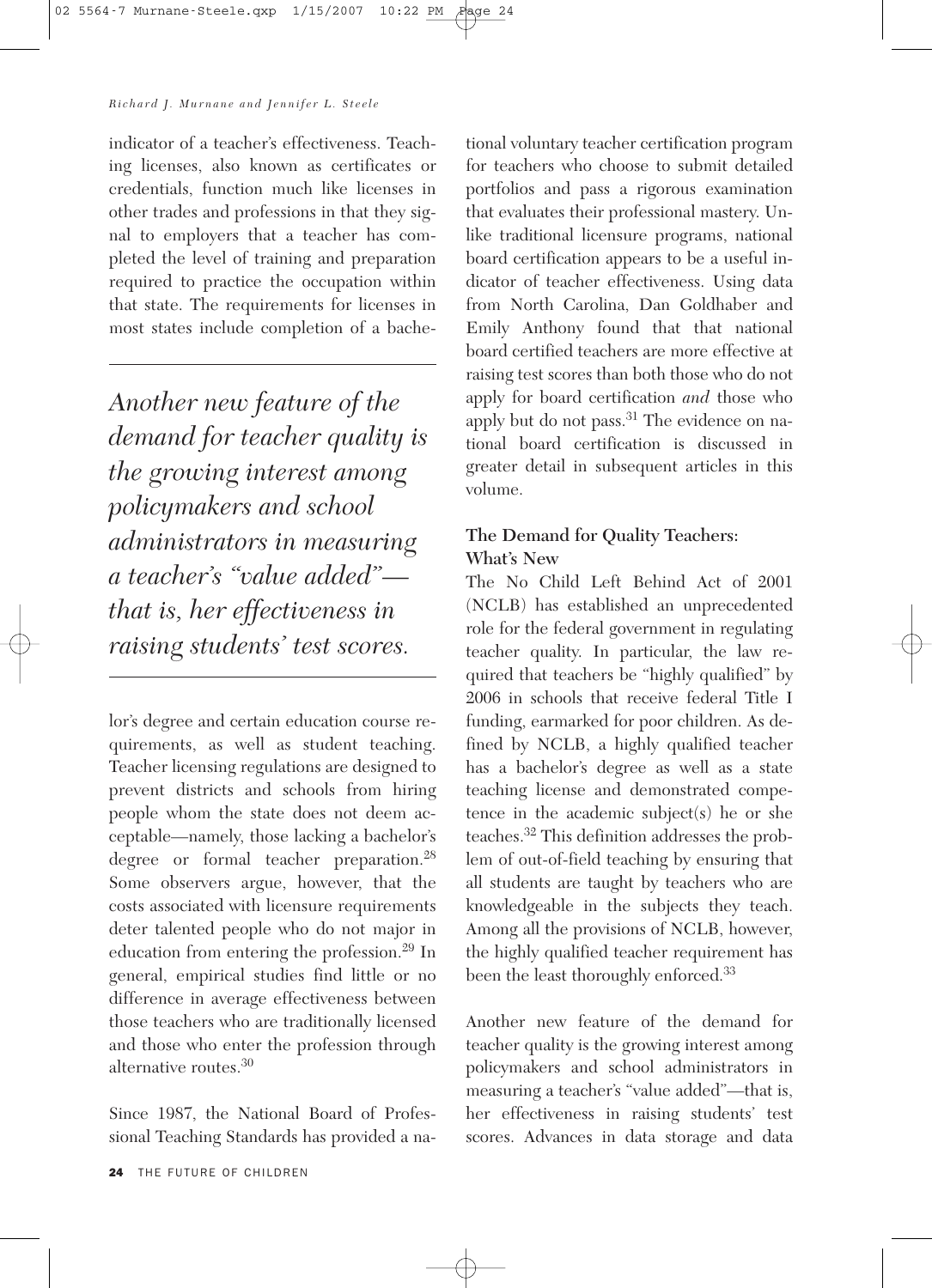processing have enabled a growing number of states to create long-term databases linking students' and teachers' records, making it possible to estimate value-added contributions. Indeed, although NCLB has raised interest in these measures, some states have estimated value added for many years. For example, Tennessee has used value-added modeling (VAM) as one of several ways to estimate school effectiveness since 1992, and in 1996 it began using three years' worth of VAM estimates to assess the effects of individual teachers on student learning.<sup>34</sup> Although VAM estimates are not used in their formal evaluations, Tennessee teachers have the option of using their value-added results to demonstrate that they have met the state's definition of a highly qualified teacher under No Child Left Behind*.* 35

Some researchers see VAM as a powerful tool in efforts to recruit and retain better teachers. For example, Thomas Kane and Douglas Staiger argue that because it is so hard to predict a teacher's effectiveness at the point of hiring, schools should use value-added measures to evaluate teachers carefully after their first or second year on the job. Typically in the United States, teachers are granted tenure in their third or fourth year of teaching. Although tenure does not offer unlimited job security, it does offer protection from termination without rigorously documented due cause.<sup>36</sup> Rather than granting teachers tenure and job security almost reflexively, Kane and Staiger recommend hiring teachers with probationary status for the first one to two years and terminating at the point of the tenure decision those who are least effective at raising student achievement.<sup>37</sup>

Other analysts, however, have found that some teachers respond in undesirable ways to high-stakes pressure to increase test

scores. For instance, Brian Jacob and Steven Levitt discovered incidents of teachers' outright cheating in 4–5 percent of classrooms, with more cheating in classrooms that had fewer students who were exempt from score reporting.<sup>38</sup> Other researchers cite the empirical uncertainty of value-added models as a reason for caution about their policy applications (see box 1).

### **What's True Internationally**

The United States is not the only industrialized nation experiencing growth in primary and secondary school enrollments. Internationally, enrollments increased 15 percent in North America and 10 percent in Europe between 1990 and 1997.<sup>39</sup> Nevertheless, the school-aged population is growing faster in the United States than in other industrialized nations. For instance, between 1993 and 2003 the number of youth aged five to nineteen grew 12 percent in the United States, but only 7 percent in Canada and 5 percent in the United Kingdom.

While a growing student population creates the challenge of finding enough skilled teachers, a declining student population introduces a different problem. For example, in Japan, where the population of five- to nineteen-year-olds fell 21 percent from 1993 to 2003, there are relatively few opportunities to invigorate the teaching profession with young, energetic teachers.<sup>40</sup>

Like the United States, several countries are experiencing mismatches between the ethnic composition of their teaching forces and their increasingly diverse student populations. For instance, in the Netherlands, ethnic minorities constitute 12 percent of primary school students but only 4 percent of teachers.<sup>41</sup> The situation is similar in Norway, where the mostly white, Norwegian-speaking teaching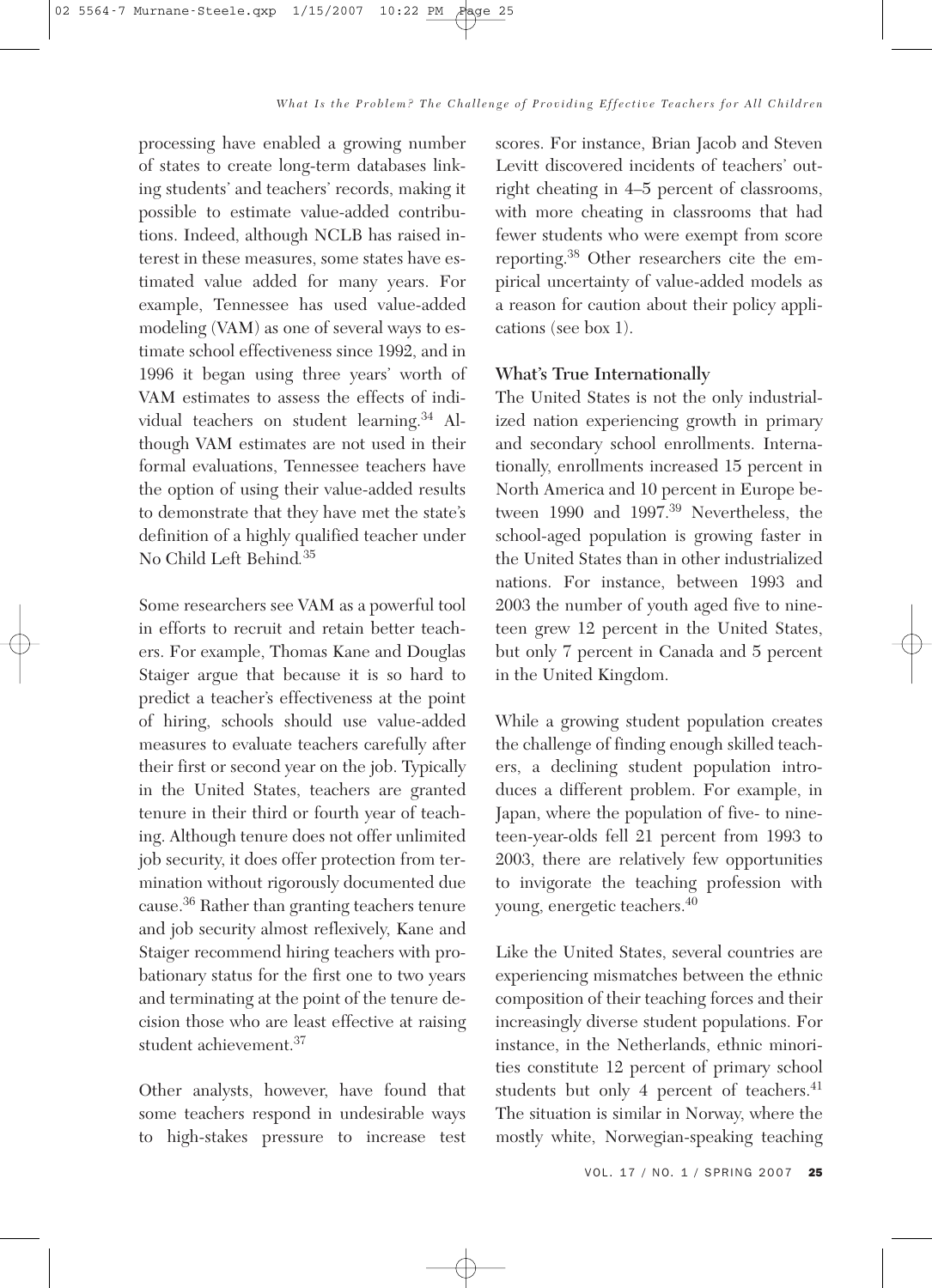### **Box 1. Measuring Teachers' Effectiveness through Value-Added Modeling**

Under the No Child Left Behind Act of 2001, schools must make "adequate yearly progress" (AYP) by showing improvements in test scores from one year to the next. Critics of AYP often point out that the gains required by NCLB are not long-term measures of student growth. Rather, they are cohort-to-cohort, cross-sectional measures that compare last year's students to the current year's students in a given class or grade. For instance, instead of looking at how much Mrs. Smith's fifth graders improved since they were tested in fourth grade, the cross-sectional approach asks how well Mrs. Smith's fifth graders this year performed in comparison with the fifth graders she taught last year.

One criticism of the cross-sectional approach is that it assumes that this year's fifth graders are the same as last year's fifth graders in their baseline skills. A related criticism is that it does not encourage schools or teachers to focus on individual students' progress over time.

Given these limitations of cross-sectional school improvement measures, interest is growing in how to measure schools' and teachers' effectiveness by tracking the performance of individual students over time through value-added modeling (VAM). Value-added models estimate the academic progress that students make in a given teacher's class (or in a given school) from one year to the next, and they attempt to isolate the impact that a particular teacher or school has on student achievement.

A major advantage of value-added models lies in their attention to teachers' (or schools') contributions to the learning of individual students over time. But the tremendous potential of VAM to measure teachers' effectiveness is constrained by several statistical and measurement challenges.

First, isolating a teacher's effect on students' achievement requires estimating what would have happened to the students' achievement under an alternative scenario. (Economists call this estimating the counterfactual*.*) It is not always clear whether the counterfactual means being taught by the average teacher in the district or by the least effective teacher. Nor is it clear that the teacher's effect would be the same with entirely different students. $<sup>1</sup>$ </sup>

A second challenge lies in specifying statistical models that take into account the correlations between an individual student's test scores from one year to the next. Such models require statistical assumptions about the persistence of teacher effects over time, and using different assumptions can generate different estimates of teachers' effectiveness.<sup>2</sup>

Third, value-added models must attempt to account for the relatively small numbers of students with whom most teachers work. The smaller a teacher's student load, the more weight any one student will exert on the estimate of a teacher's effectiveness, so estimates may be less reliable for teachers who have fewer students. The statistical procedures that minimize this problem have the disadvantage of also minimizing the impact of the very strongest and weakest teachers.<sup>3</sup>

A fourth challenge lies in the difficulty of disentangling contextual effects, such as school and classroom characteristics, from teacher effects. Because students are not randomly assigned to classrooms or schools, and because teacher effectiveness may be systematically related to student characteristics, it is difficult to distinguish statistically between effects that are due to teach-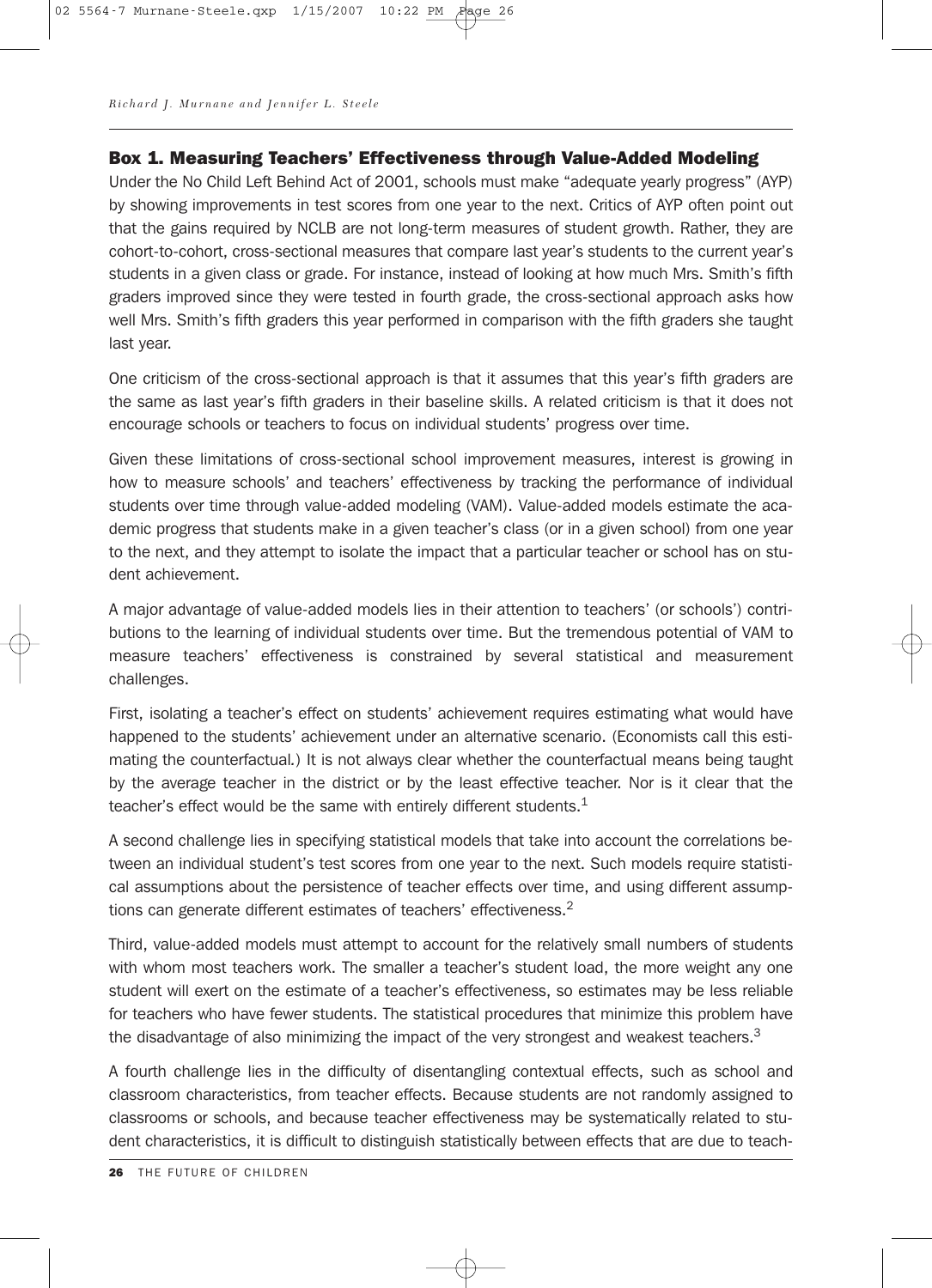ers and effects that are due to other characteristics of the students' classroom, school, and district environments.

Missing student test scores or missing links between students and their teachers pose a fifth challenge to value-added modeling. In most district-level and state-level data on student achievement, it is not unusual to encounter missing or incomplete information. If students with missing data are systematically different from their peers (as may be true for students who change schools frequently or are absent on testing days), then value-added models may produce biased estimates of teachers' (or schools') effectiveness.

A sixth challenge concerns the suitability of the standardized tests used in the value-added models. Because VAM seeks to measure students' achievement gains from one test administration to the next, it is essential that the scores be measured on the same scale and that the tests measure comparable content. It is also essential that the tests measure content that the teachers have covered, which is more difficult to ascertain in higher grades, where there is greater curricular differentiation among classrooms.<sup>4</sup> In fact, VAM's potential for large-scale teacher evaluation is constrained by the fact that students are not tested in all grades and subjects under NCLB. In many states, data are inadequate for measuring the value added of high school teachers or teachers of subjects other than math and language arts.

Researchers have estimated that VAM can reliably identify the roughly one-fourth to one-third of teachers whose effectiveness is much greater or much less than that of the average teacher.<sup>5</sup> But more precise rankings are hard to obtain because of the small number of students taught by each teacher.<sup>6</sup> These challenges suggest the limitations of heavy reliance on VAM estimates in drawing high-stakes conclusions about teachers' skills. Nevertheless, VAM can provide useful insights about teachers' effectiveness that would be difficult to obtain in the absence of such methods.<sup>7</sup>

7. McCaffrey and others, *Evaluating Value-Added Models for Teacher Accountability* (see note 1).

force is increasingly called on to teach immigrant youth who arrive speaking only Urdu, Arabic, or Somali.<sup>42</sup>

Other countries also face challenges in identifying effective teachers. Like the United States, most industrialized nations use teacher salary scales that base compensation on years of teaching experience and educational credentials. Most of these countries, like the United States, screen before the point of hiring and do little screening for effectiveness once they have placed teachers in schools. But in some countries it is much more difficult to enter the teaching profession than it is in the United States. For example, in countries like Korea, Hong Kong, and Singapore, entry into teacher education de-

<sup>1.</sup> Daniel F. McCaffrey and others, *Evaluating Value-Added Models for Teacher Accountability* (Santa Monica, Calif.: RAND Corporation, 2003).

<sup>2.</sup> Ibid.

<sup>3.</sup> Ibid.

<sup>4.</sup> Daniel M. Koretz, "Limitations in the Use of Achievement Tests as Measures of Educators' Productivity" 37, no. 4 (2000): 752–77.

<sup>5.</sup> Daniel F. McCaffrey and others, "Models for Value-Added Modeling of Teacher Effects," *Journal of Educational and Behavioral Statistics* 29, no. 1 (2004): 67–101.

<sup>6.</sup> J. R. Lockwood, Thomas A. Louis, and Daniel F. McCaffrey, "Uncertainty in Rank Estimation: Implications for Value-Added Modeling Accountability Systems," *Journal of Educational and Behavioral Statistics* 27, no. 3 (2002): 255–70.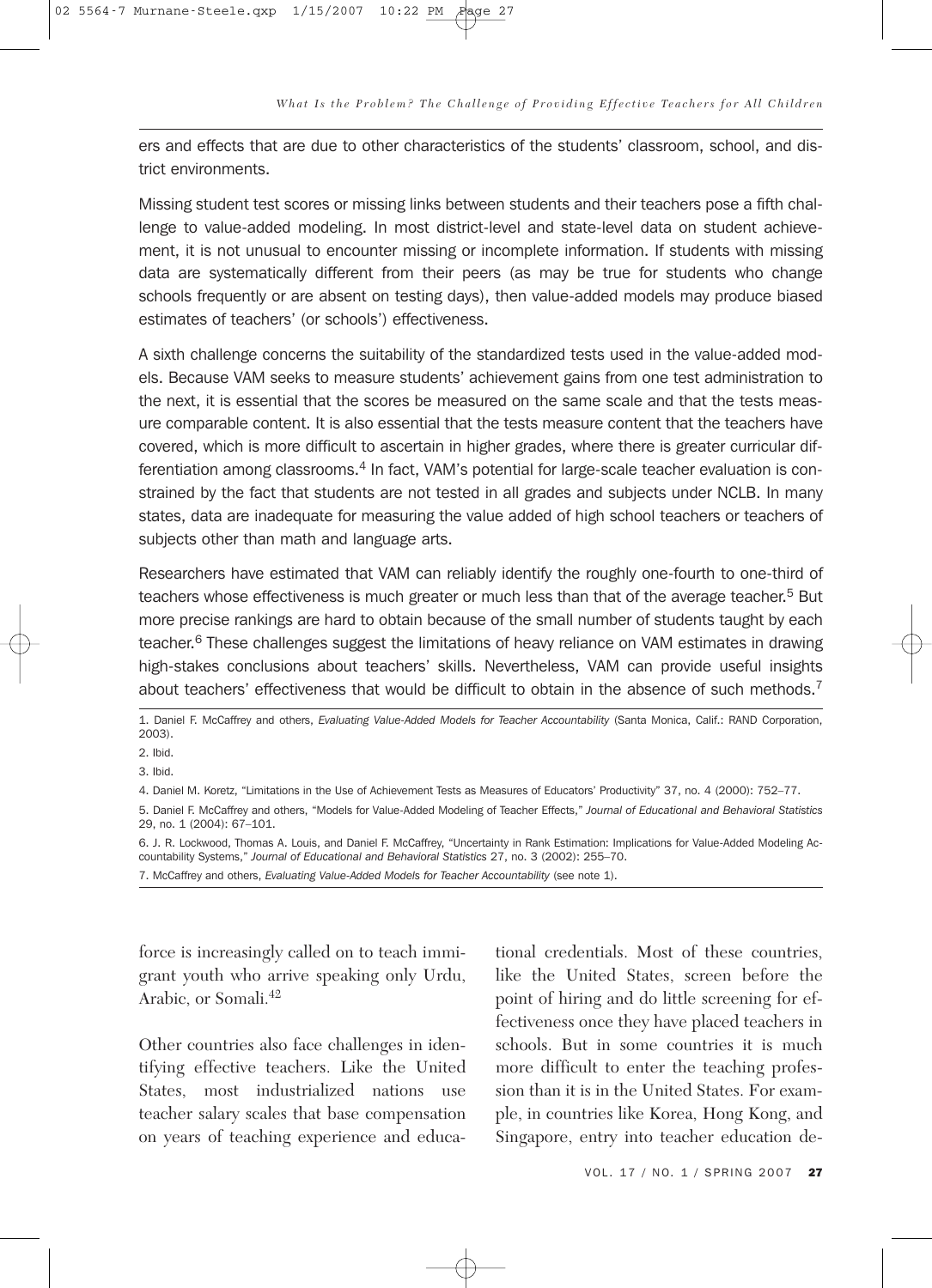pends on a strong academic background in one's subject area. Other nations, including France, Germany, Greece, Italy, Japan, Korea, parts of Mexico, and Spain, require aspiring teachers to take competitive examinations to obtain teaching certificates or job placements.<sup>43</sup>

### **The Supply Side of the Teacher Labor Market**

It is somewhat misleading to speak of a national teacher labor market in America. In reality, the U.S. market is localized in such a way that teachers in one geographic region typically do not compete for jobs in another region. Thus, teacher shortages are often specific to certain regions or even to specific districts or schools within a region.

Another feature of teacher supply is the relatively high attrition rate among new teachers. Indeed, some researchers argue that socalled shortages result not so much from a paucity of licensed teachers as from a revolving door into and out of the profession.<sup>44</sup> Using data from the nationally representative 1991–92 Teacher Follow-Up Survey (TFS), David Grissmer and Sheila Kirby found that the attrition rate for teachers with one to three years of experience is roughly 8 percent annually, compared with 4.5 percent for teachers with four to nine years of experience.<sup>45</sup> Using TFS data from 1989–90, 1991–92, and 1994–95, Ingersoll calculated that roughly one-third of new teachers leave the profession within three years of entry, and that almost half leave within five years.<sup>46</sup> Neither of these estimates, however, considers the number of teachers who leave the classroom and later return. In the past, this "reserve pool" of licensed teachers who are not currently teaching has been an important source of supply when demand for teachers has risen.<sup>47</sup>

#### **Teacher Supply: What Hasn't Changed**

The supply of teachers—the number of eligible (that is, traditionally, alternatively, or temporarily licensed) people willing to teach at a given wage—has always been a function of workforce demographics, salaries, opportunity costs, and working conditions.

Over the past forty years, the supply of teachers has varied by academic subject area.<sup>48</sup> Supply has been less adequate relative to demand for teachers who have high opportunity costs—those trained in fields such as mathematics, computer science, chemistry, or physics—than for those trained in fields that have lower opportunity costs, such as the humanities.

Special education is another area in which the supply of teachers has often been inadequate. One reason may be that special education teachers work with students who face greater academic, and in some cases behavioral, challenges than other students. Furthermore, special education teachers must complete, update, and implement Independent Educational Plans (IEPs) for their students in order to comply with the Individuals with Disabilities in Education Act (IDEA). Thus, special education positions often entail more administrative responsibilities and paperwork than do general education positions. A national sample of principals surveyed in 1999–2000 reported difficulty staffing 75 percent of their special education openings and 77 percent of their mathematics openings, as against only 30 percent of social studies openings.<sup>49</sup>

There is considerable evidence that the supply of effective teachers is not equitably distributed across U.S. schools. A 2002 study by Hamilton Lankford, Susanna Loeb, and James Wyckoff found that New York State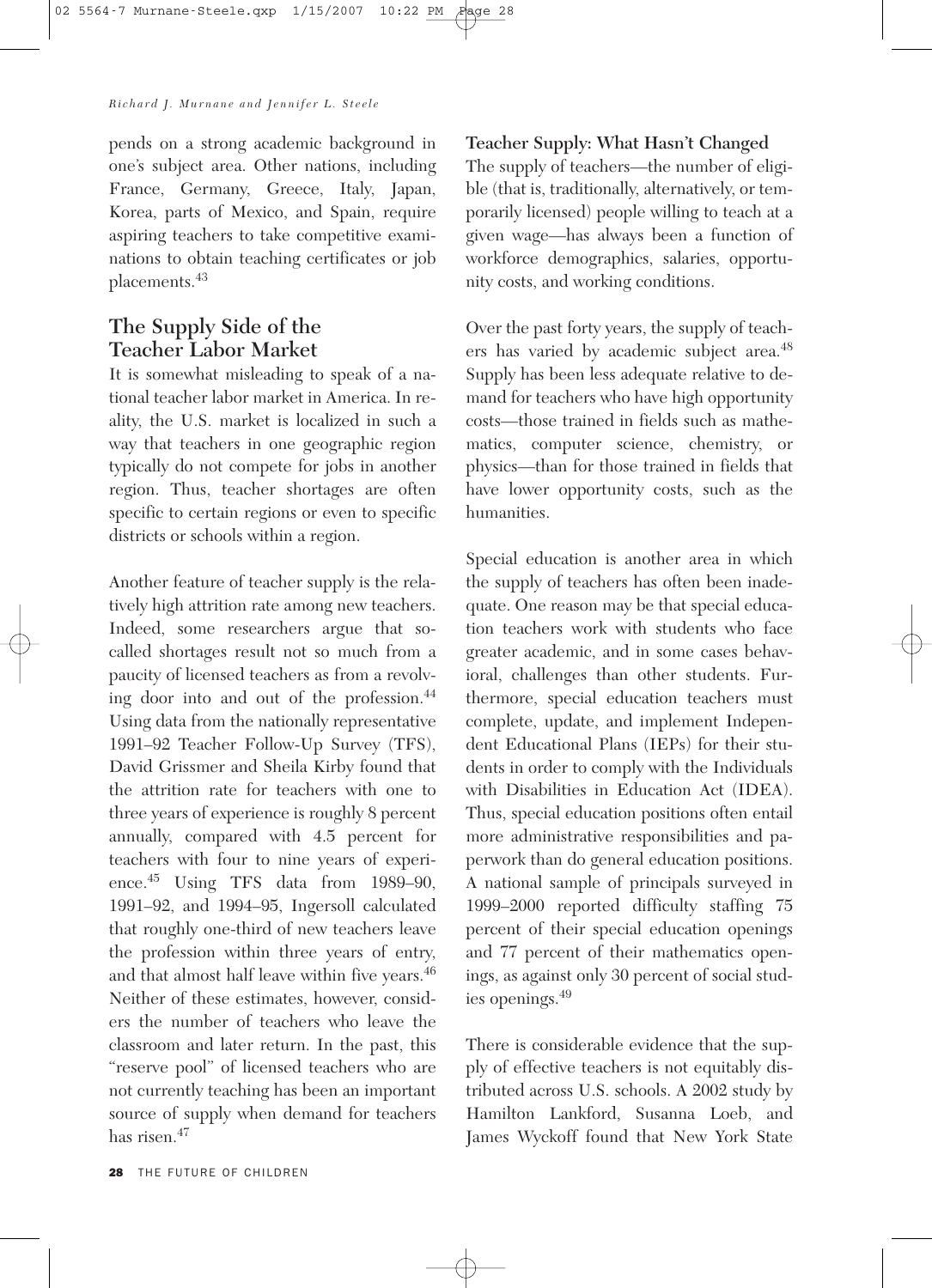schools serving high concentrations of poor, nonwhite, or low-achieving children were disproportionately staffed by teachers who were inexperienced, were uncertified in subjects they taught, had graduated from noncompetitive colleges, or had failed their licensing examination on the first attempt. For instance, in schools with more than 20 percent of students scoring at the lowest proficiency level in fourth-grade English language arts in 2000, 35 percent of teachers had failed their licensing examination on the first try and 26 percent had degrees from noncompetitive colleges, as against only 9 percent and 10 percent of teachers, respectively, in the highest-scoring schools. The authors also found that roughly a third of this sorting occurred within districts where compensation differences did not play a role.<sup>50</sup>

The distribution problem is not confined to New York. National board certified teachers in North Carolina, for example, disproportionately work in suburban schools serving economically advantaged students.<sup>51</sup> Also, throughout their schooling, African American students in North Carolina are especially likely to be taught by novice teachers.<sup>52</sup> Along similar lines, a national study of the Teach for America (TFA) program found that non-TFA teachers working in socioeconomically disadvantaged schools served by TFA were far less likely than the average U.S. teacher to have attended a selective college or to have completed student teaching before becoming a teacher. <sup>53</sup> Just as the problem is not confined to one geographical area, it is not new. Howard Becker described it in the Chicago public schools as early as the 1950s, and it remains one of the most pressing challenges facing public education today.54

The likely explanation for why well-educated, experienced teachers tend to avoid working in schools serving high concentrations of lowincome children or children of color is that working conditions in these schools are especially difficult. Many books by journalists support this proposition.<sup>55</sup> But because few quantitative studies include direct measures of working conditions in schools serving different types of student populations, few data exist about which working conditions con-

*Because few quantitative studies include direct measures of working conditions in schools serving different types of student populations, few data exist about which working conditions contribute to the distribution problem.*

tribute to the distribution problem. One study based on the 1991–92 Teacher Follow-Up Survey does indicate that among teachers who transfer, those who transfer from urban high-poverty public schools are more likely than the broad population of such teachers to cite the following as reasons for their dissatisfaction: "student discipline problems" (29 versus 18 percent), "lack of faculty influence" (26 versus 13 percent), "lack of student motivation" (27 versus 10 percent), "interference in teaching" (12 versus 5 percent), and "lack of professional competence as colleagues"  $(23 \text{ versus } 8 \text{ percent})$ .<sup>56</sup>

Teachers' preferences for working in areas close to or similar to those where they grew up also contribute to the distribution prob-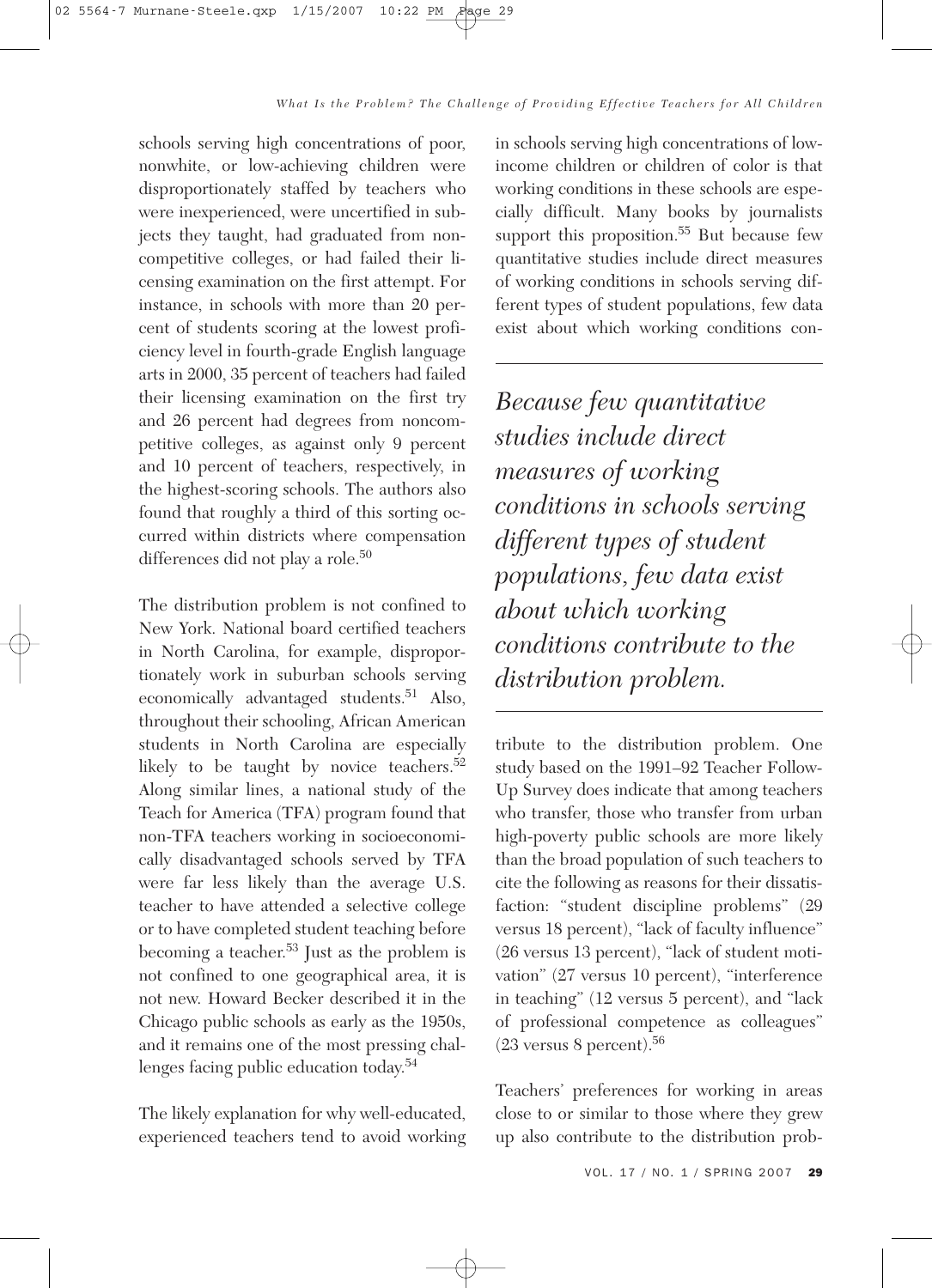lem. Using New York State data from 1999 to 2002, Donald Boyd and colleagues found, for instance, that 61 percent of new teachers took jobs within fifteen miles of where they went to high school and that 85 percent stayed within forty miles of home.<sup>57</sup> Because economically disadvantaged areas have fewer college graduates than more affluent areas do, they also have more trouble providing their own educators. Thus the lack of educational attainment in these areas becomes a self-sustaining cycle.

Late hiring in school districts serving many disadvantaged students also exacerbates the distribution problem. For example, a threestate survey of 374 new teachers showed that 28 percent of new teachers in low-income schools were hired after the start of the school year, compared with only 8 percent in high-income schools.<sup>58</sup> The problem of late hiring in urban districts is explored more fully by Brian Jacob in his article in this volume.

One component of teacher supply that has received little research attention is substitute teachers—a group that, from the beginning of kindergarten to the end of grade twelve, teaches the typical American public school child for about two-thirds of a school year.<sup>59</sup> Although the No Child Left Behind legislation required that all teachers become highly qualified by 2006, it explicitly excluded substitute teachers. In fact, nineteen states do not even require substitutes to hold a bachelor's degree.<sup>60</sup> Although some substitute teachers use these temporary jobs to gain entry into permanent positions, there is little research on the qualifications or skills of the substitute pool, whether these vary by type of school district, and what share of substitute teachers eventually moves into permanent teaching positions.<sup>61</sup>

### **Teacher Supply: What's New**

We now turn to a discussion of changes in the supply of teachers over the past two decades. Because the supply of teachers is a function of population demographics, salaries, opportunity costs, and working conditions, we examine how trends in each of these factors have affected teacher supply.

*Demographics.* The teacher workforce in the United States has aged steadily since the mid-1970s and is on the verge of a large wave of retirements. In 2005, 42 percent of teachers were aged fifty or older, compared with 25 percent in 1996. The distribution of teacher experience shows the same trend. In 2001, 38 percent of U.S. teachers had more than twenty years of experience—up from 28 percent in 1986 and 18 percent in 1971.<sup>62</sup> The implication is that more teachers will be needed to replace the many who will retire soon.

In the past, two sources of supply have been important in responding to increased demand for teachers. One is the share of college students who train to become teachers, which has grown. The second is the reserve pool—licensed teachers who return to teaching after a period spent in another activity. Undoubtedly, both sources of supply will be important in responding to the increase in demand for teachers in the years ahead. But, as we show, several labor market developments have made it much harder for today's schools to attract talented college graduates.

*Salaries and Opportunity Costs.* The supply of teachers in the labor market has been adversely affected by increasing labor market opportunities for women and minorities. Before the civil rights and women's movements, opportunities for women and people of color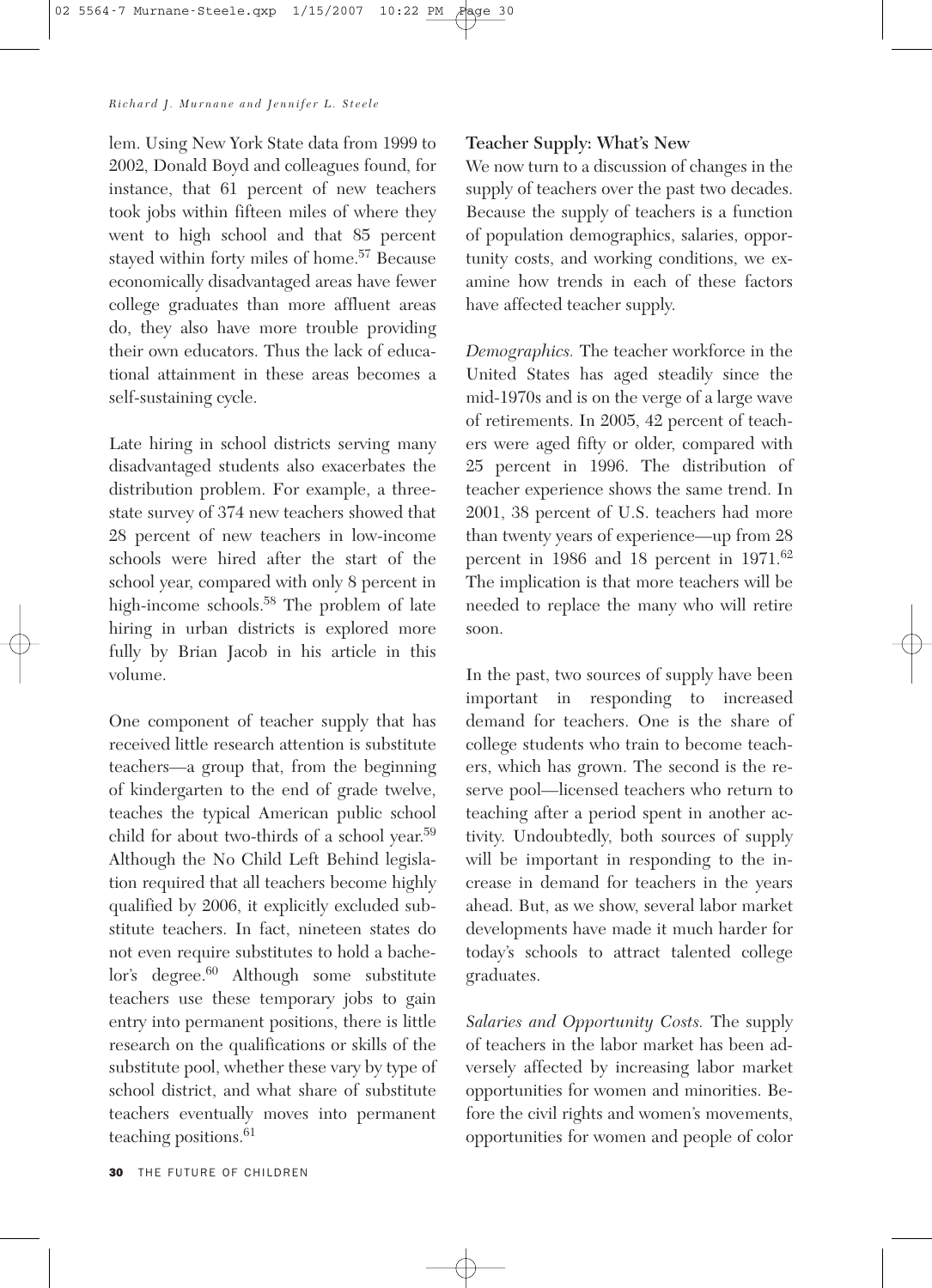

#### **Figure 4. Distribution of New Female Teachers, by High School Ranking, Selected Years, 1964–2000**

*Source:* Sean P. Corcoran, William N. Evans, and Robert M. Schwab, "Women, the Labor Market, and the Declining Relative Quality of Teachers," *Journal of Policy Analysis and Management* 23, no. 3 (2004): 455, 465. Data for 1964 are from the Wisconsin Longitudinal Survey; data for 1971–74, from Project Talent; data for 1979, from the National Longitudinal Study of the Class of 1972; data for 1992 from the High School and Beyond survey; and data for 2000, from the National Educational Longitudinal Survey.

were severely constrained by discrimination. As a result, among the available alternatives, teaching was a relatively high-status occupation for both women and people of color—a situation that helped guarantee a steady flow of academically talented women and minorities into the teaching profession. Changes in the occupational choices of black college graduates illustrate this trend. In the late 1960s, six out of every ten black college graduates entered teaching within five years of graduation; by the early 1980s, that figure was one in ten.<sup>63</sup>

As labor market opportunities for women and minorities have expanded, their opportunity costs have risen—and have risen most sharply for those with stronger academic abilities. Research by Sean Corcoran, William Evans, and Robert Schwab shows that from 1964 to 2000 the average ability level of entering female teachers declined only slightly, but the share of young female teachers from the top decile of their high school class fell from 20 percent to 11 percent. $64$  Figure 4,

which is excerpted from their work, illustrates these trends.

In summary, improved labor market opportunities for women and minorities have forced education to compete increasingly with other occupations for talented college graduates. And as figure 4 indicates, education is losing this competition. Part of the explanation is that other occupations reward strong academic skills more than education does.<sup>65</sup> Using data from the National Center for Education Statistics' 1993–2003 Baccalaureate and Beyond Longitudinal Survey, Dan Goldhaber and Albert Liu found that unlike teaching salaries, nonteaching salaries for recent female college graduates rewarded college selectivity, technical majors, and high  $GPAs.66$ 

*Working Conditions.* In the past two decades, teachers' working conditions have improved in some ways and deteriorated in others. On the one hand, as noted, both class sizes and student-teacher ratios have fallen.<sup>67</sup> On the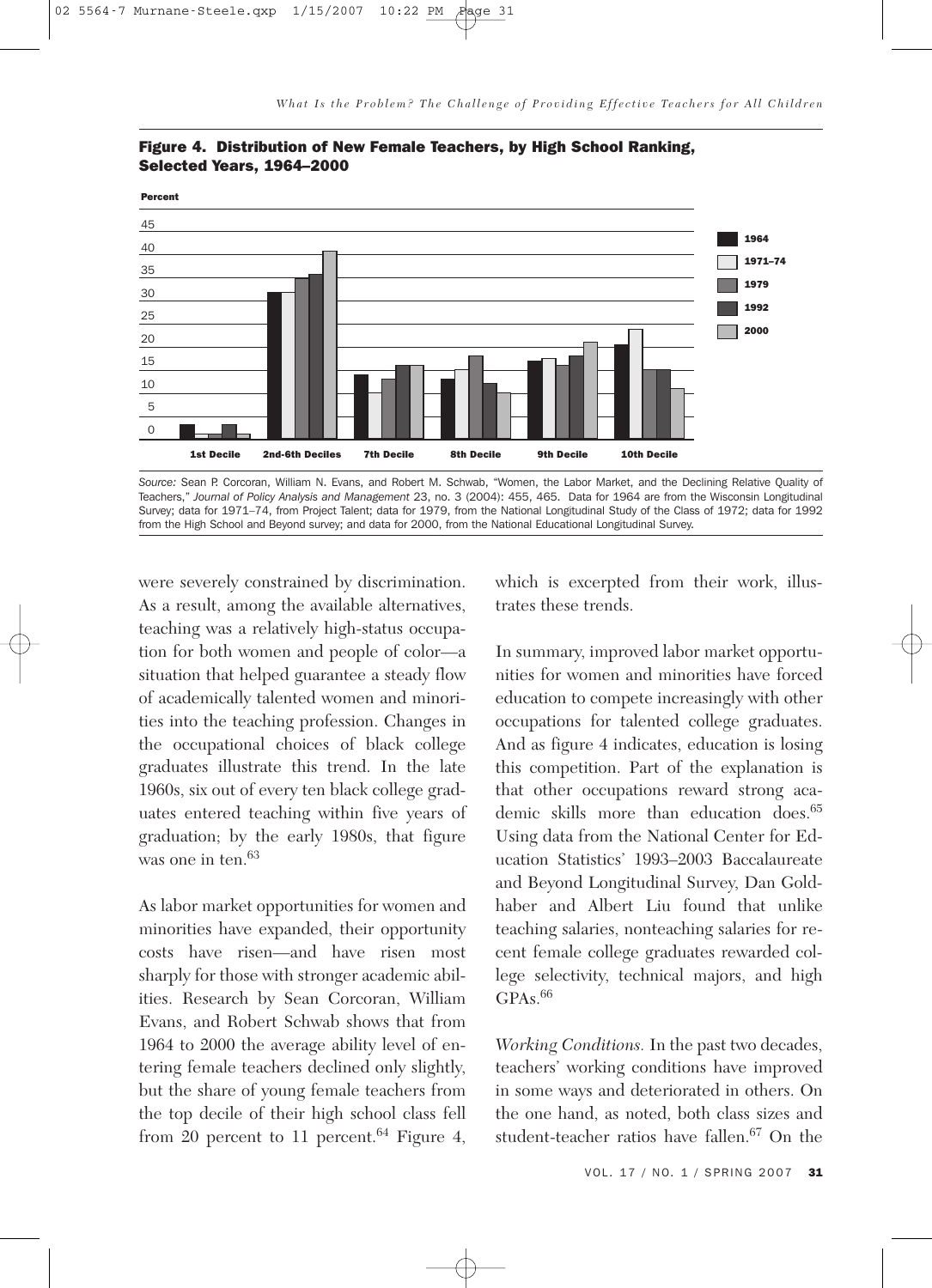other hand, NCLB and state accountability systems have increased pressure on teachers to improve student test scores. The pressure is particularly great on teachers working in schools that serve high shares of disadvantaged students. For instance, one 2004 study found that after the implementation of a statewide accountability system, teachers in North Carolina were more likely to leave

*International comparisons also reveal considerable variation in teachers' working conditions, even among nations with strong systems of public education.*

schools with low test scores and those that were labeled "low-performing."<sup>68</sup>

Another trend in working conditions is the movement to differentiate the traditionally flat teaching career. Historically, the main option for teachers who wanted to advance professionally was to stop teaching and become administrators.<sup>69</sup> The 1980s saw efforts to create career ladders that would generate leadership opportunities for teachers. But many of these initiatives faltered because some teachers saw them as threats to the egalitarian nature of the profession.<sup>70</sup> Today a similar trend toward differentiation of teaching roles appears to have two distinct rationales. One is the belief that peer-to-peer professional development will help teachers raise student achievement.<sup>71</sup> The other is the belief that more opportunities for advancement will mitigate attrition among new teachers, some of whom report wanting upward job mobility.<sup>72</sup> Among today's new positions are mentors, who assist new teachers; peer coaches, who provide instructional guidance to colleagues; and peer reviewers, who evaluate their colleagues' instruction.<sup>73</sup> Little systematic data, however, exist on how widespread these roles are or whether they improve instruction or increase teacher retention.<sup>74</sup>

### **What's True Internationally**

In most countries, salaries, class size policies, curriculum requirements, and licensure standards are set at the national level; in the United States, they are set at local and state levels. Nevertheless, the problem of inequitable distribution of effective teachers across schools is not unique to the United States. For example, teacher surpluses in the north of England coexist with teacher shortages in more populous, diverse areas such as London and the southeast.<sup>75</sup> Research in Norway has also shown that teachers are more likely to leave schools with high shares of minority or special needs students.<sup>76</sup> The inequitable distribution of effective teachers poses a troubling challenge for policymakers worldwide—a challenge that may take on even greater proportions in industrialized nations as Europe continues to become more ethnically diverse.

International comparisons also reveal considerable variation in teachers' working conditions, even among nations with strong systems of public education. In Singapore, whose students scored first among the fortynine nations that participated in the 2003 Trends in International Mathematics and Science Study (TIMSS), the central government prescribes the curriculum and places a heavy emphasis on students' performance on standardized tests.<sup>77</sup> In Finland, whose students scored first on the Program for International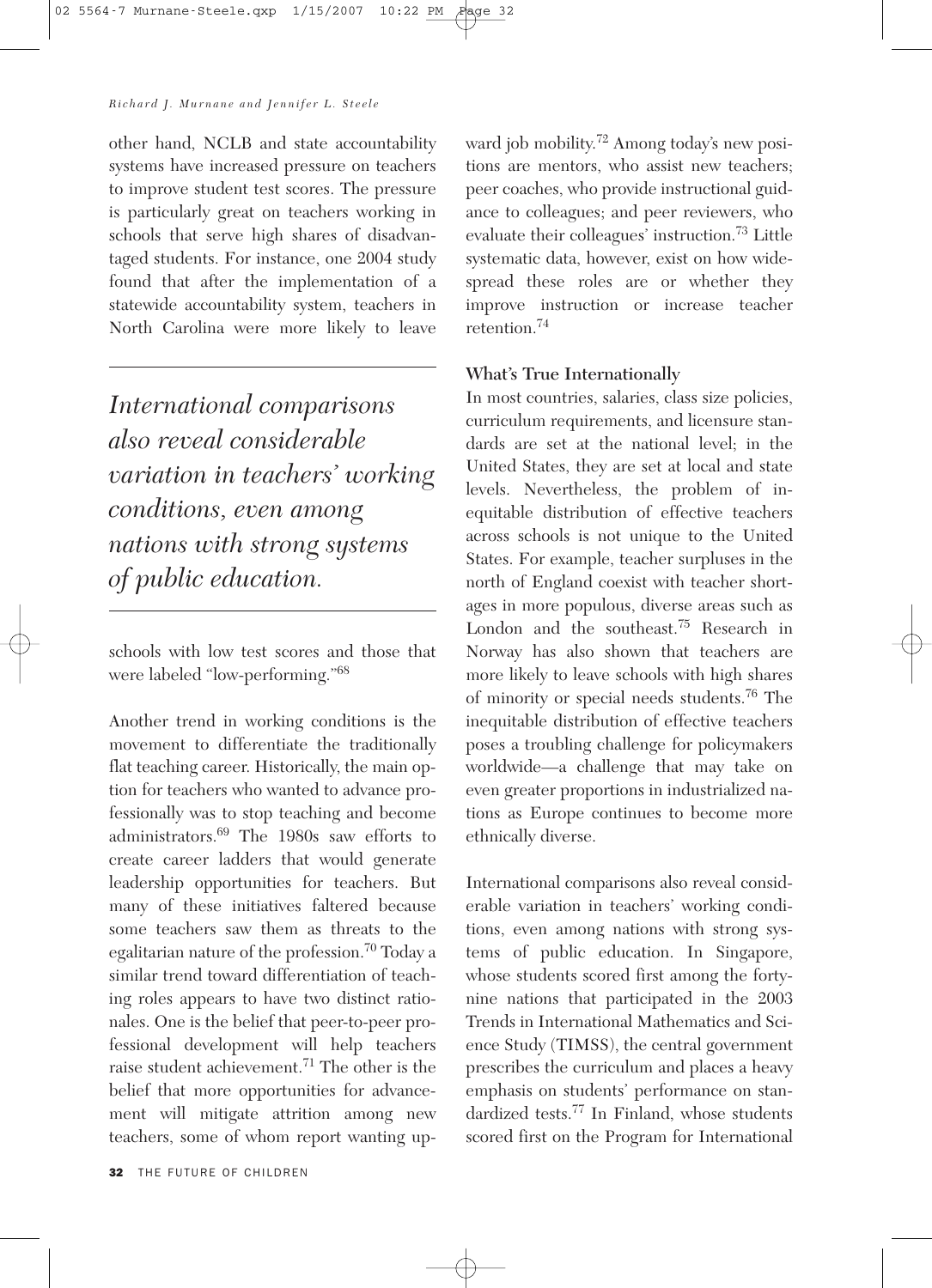Student Assessment (PISA) in 2000 and 2003, teachers have high levels of curricular autonomy, and student assessments tend to be individualized and diagnostic.<sup>78</sup> These differences in working conditions between nations with high-performing educational systems suggest the need for caution in thinking about the types of working conditions that will foster a highly effective teaching workforce in the United States.

### **Policy Responses**

Several policies have been proposed to increase the supply of effective teachers and distribute them more equitably. We briefly summarize three categories of responses, leaving detailed discussions to other articles in this volume.

#### **Increase Salaries Uniformly**

Given that shortages of effective teachers result when the quantity demanded exceeds the quantity supplied at a given wage, one oft-proposed policy solution has been acrossthe-board increases in teachers' salaries.<sup>79</sup> The rationale is that in the short term, salary increases draw reserve-pool teachers into classrooms, and in the long term they make the profession more attractive to young people considering teaching careers. By increasing the number of applicants for teaching positions, salary increases would allow schools to be more selective in their hiring decisions.

On the other side of the ledger, across-theboard salary hikes are likely to increase the number of ineffective as well as effective teachers who want to enter and remain in public schools.80 Consequently, salary increases will improve the teaching force only if schools are able to make wise decisions about whom they hire and retain. Because schools typically lack the information they need to identify effective teachers at the

point of hiring and often have difficulty terminating ineffective teachers they have already employed, across-the-board salary increases are unlikely, by themselves, to improve the effectiveness of the teaching force.

### **Reduce Barriers to Entry**

One way to increase the number of people willing and able to teach at the going wage is to reduce or eliminate restrictions on who is allowed to teach. In 2005, forty-seven states offered some form of alternative program that enabled people to become licensed quickly, with minimal preparation time and expense.<sup>81</sup> But these alternative programs vary enormously in terms of their selectivity, their management, and the training they provide, making it difficult to generalize about their effectiveness.<sup>82</sup>

Still, there is evidence that teachers who enter the profession through competitive alternative licensure programs, such as Teach for America or the New York City Teaching Fellows Program, are as effective as those who enter teaching through traditional routes and that some alternative certification programs (for example, the New York City Teaching Fellows) are better than traditional programs at recruiting minority teachers.<sup>83</sup> Nevertheless, critics argue that the brief summer training programs offered by several of these alternative programs cannot adequately prepare new teachers to work with disadvantaged students whose backgrounds and learning experiences often differ markedly from their own. Critics also warn that the shortterm commitments required by some alternative certification programs, such as the two years required by Teach for America, help ensure that the least-advantaged students are constantly taught by a stream of novices.<sup>84</sup> Further evidence on alternative licensure is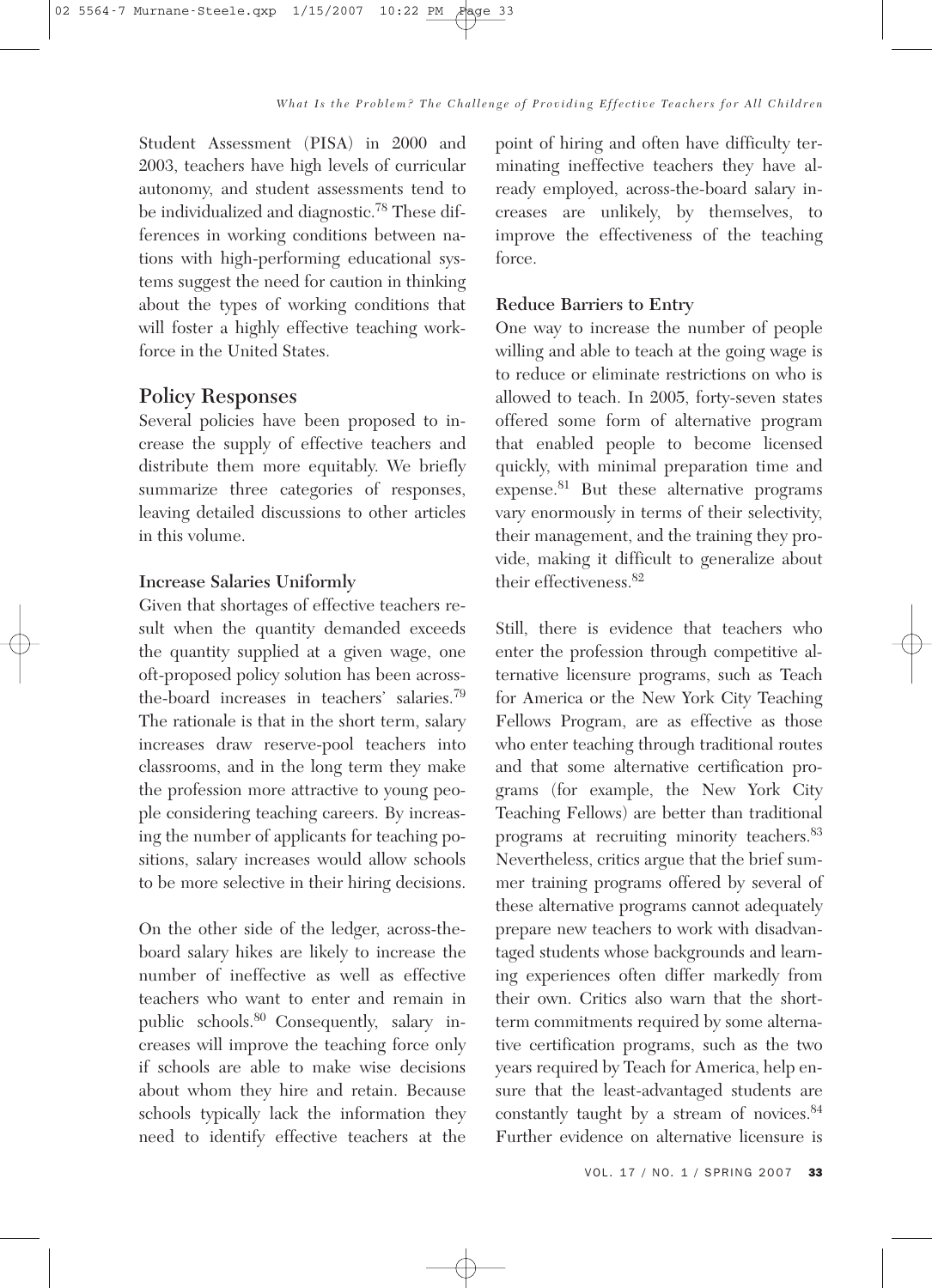presented in the article by Donald Boyd, Daniel Goldhaber, Hamilton Lankford, and James Wyckoff in this volume.

### **Make Teacher Compensation More Flexible**

A third response to the teacher quality challenge is to replace the uniform salary schedule that rewards only academic degrees and years of experience with more flexible pay structures. One form of flexible compensation is pay for performance, or merit pay—in which a portion of teachers' compensation is based on estimates of their effectiveness at raising student achievement. Pay-forperformance schemes have been attempted in thousands of U.S. school districts over the past century, only to be dropped within five years in most cases, mainly because of reduced incentives for teamwork, the inability of administrators to defend subjective evaluations, the wariness of administrators to give poor ratings to teachers who could not be easily terminated, and the unpredictability of awards from year to year. <sup>85</sup> Nevertheless, such schemes have recently enjoyed a resurgence in popularity. Denver undertook a comprehensive, union-approved merit pay program in 2006.<sup>86</sup> And other localities such as Houston are following suit.<sup>87</sup> A more thorough examination of pay-for-performance systems is presented in the article by Victor Lavy in this volume.

Other forms of flexible compensation reward teachers according to their opportunity costs or according to the characteristics of the schools in which they teach. Some researchers advocate higher pay for teachers (for example, in math and science) whose skills command a premium in the labor market, arguing that such policies would mitigate subject-specific shortages.<sup>88</sup> In fact, some schools already differentiate informally, by placing teachers in high-demand subjects at higher steps on the salary schedule than their experience would otherwise warrant.<sup>89</sup>

Certain state and federal programs also provide incentives for those who teach in shortage subject areas or in schools with difficult working conditions. For instance, the federal Perkins Loan program offers 100 percent loan forgiveness over a five-year period to those who teach in shortage subject areas or in low-income schools, and a similar incentive was implemented for federal Stafford Loans in 1998.<sup>90</sup> Although such programs target the distribution problem by improving the financial incentives for working in lowincome schools, most do not specifically target the most effective or academically accomplished teachers.<sup>91</sup>

### **What's True Internationally**

As we have shown, the United States is hardly alone among industrialized nations in its desire to staff public schools with effective teachers and to see that those teachers work in schools where they are most needed. It is therefore not surprising that a number of the policy incentives that are being tried in the United States have also been undertaken abroad. While articles elsewhere in this volume describe some of these initiatives in greater detail, we highlight a few noteworthy examples.

*Salaries.* In most industrialized nations, teacher salary schedules are similar in structure to those in the United States. That is, the schedules primarily reward experience and educational attainment.<sup>92</sup> Yet industrialized nations vary in the relative attractiveness of teachers' salaries and in the size of the salary increases associated with additional teaching experience. In some countries, including Korea, Japan, and Portugal, average salaries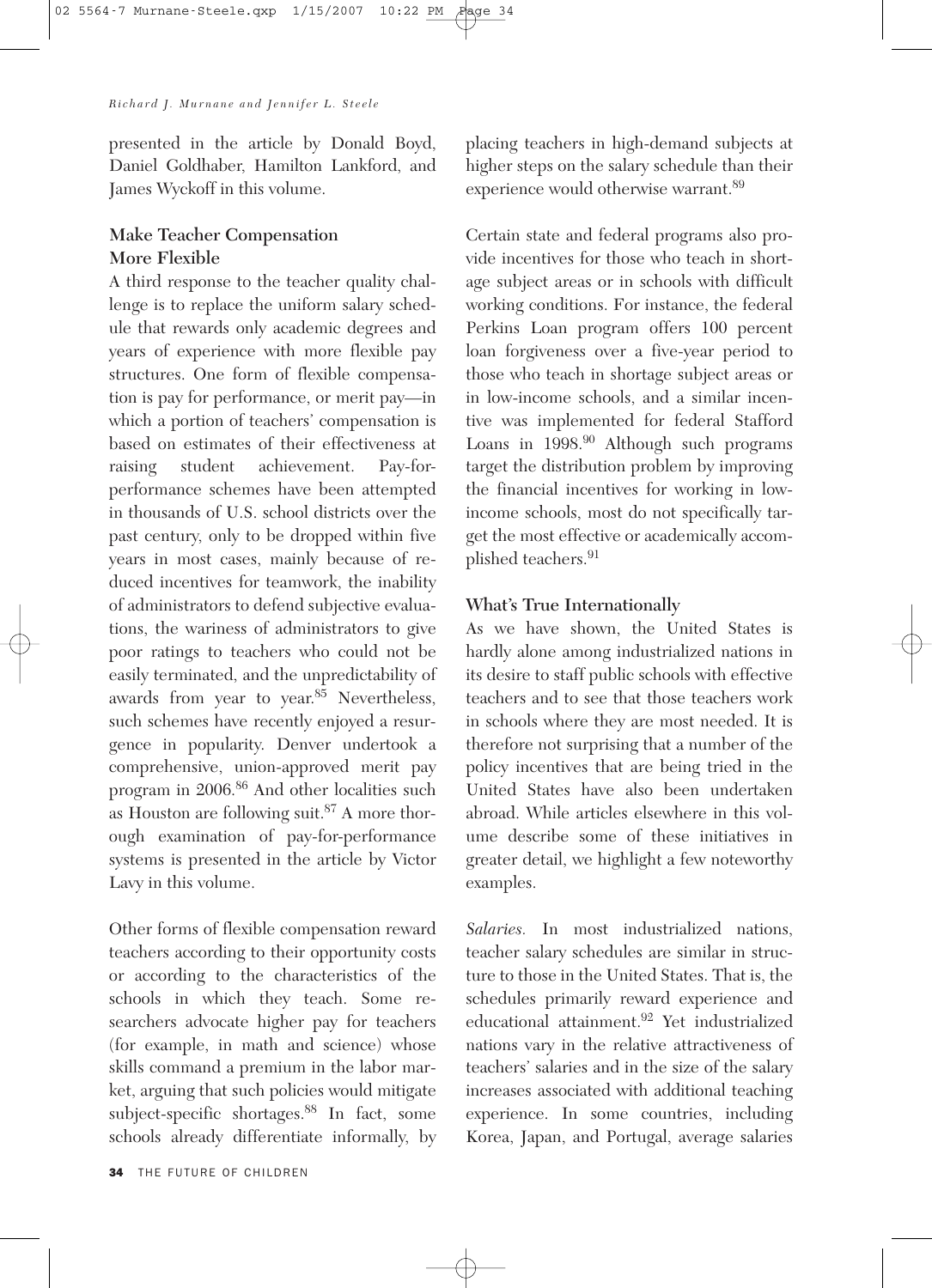of experienced teachers far exceed those of inexperienced teachers (\$75,000 versus \$27,000 in Korea in 2002), meaning that experience carries considerable financial rewards. In contrast, other countries, especially those in Scandinavia, offer starting salaries that are close to those at the top of the scale (\$19,000 versus \$22,000 in Iceland in 2002), meaning that teachers enjoy only minimal earnings growth as they advance through their careers. The United States falls somewhere in between, with average high and low salaries of \$52,000 and \$29,000, respectively, in 2002.<sup>93</sup>

*Barriers to Entry.* Many industrialized nations also resemble the United States in terms of barriers to entering the teaching profession. Most countries require teachers to obtain licenses through coursework, examinations, and student teaching, though the details of these requirements vary by country. Still, a few countries, including England and Wales, have responded to teacher shortages by creating alternative routes into the profession.94

Researchers for the Organization for Economic Cooperation and Development note that licensure requirements "are more likely to exist" in countries "where the provision of teacher education is diverse and perceived to be of variable quality."<sup>95</sup> From this perspective, government-issued licensure requirements are seen as important quality controls in countries like the United States, where teacher education programs are not tightly regulated and where the quality of such programs varies markedly.<sup>96</sup>

*Flexible Compensation.* Several countries are also experimenting with forms of pay for performance. In a few nations, such as Chile and Mexico, performance is defined partly in terms of gains in student achievement.<sup>97</sup>

Such policies and their outcomes are described in greater detail in the article by Emiliana Vegas in this volume. In other nations, such as England, Portugal, and Switzerland, teachers can receive salary increases if they volunteer to have their pedagogy assessed against national teaching standards.<sup>98</sup> Because such assessments take into account teachers' curriculum vitae and work portfolios, they are in some ways comparable to national board certification in the United States.

One country that is notably different is Sweden. In 1995, Sweden abandoned the experience-based salary schedule to give schools more flexibility in what they paid each teacher. But subsequent research has shown that teachers' salaries in Sweden have become more rather than less uniform.99

Finally, several countries use compensating wage differentials to attract teachers to hardto-staff schools and geographic regions. Australia, for example, offers geographic hardship incentives to encourage people to teach in its sparsely inhabited central desert area.100

### **Conclusion**

If the United States is to equip its young people with the problem-solving and communication skills that are essential in the new economy, it is more important than ever to recruit and retain high-quality teachers. In recent years, the demand for quality teachers has increased as enrollments have risen, class sizes have fallen, and a large share of the teacher workforce has begun to retire. At the same time, because women and minorities have more career options today than ever before, it is increasingly difficult to attract and retain the many high-quality teachers that are needed. Moreover, schools are often limited in their ability to identify and reward the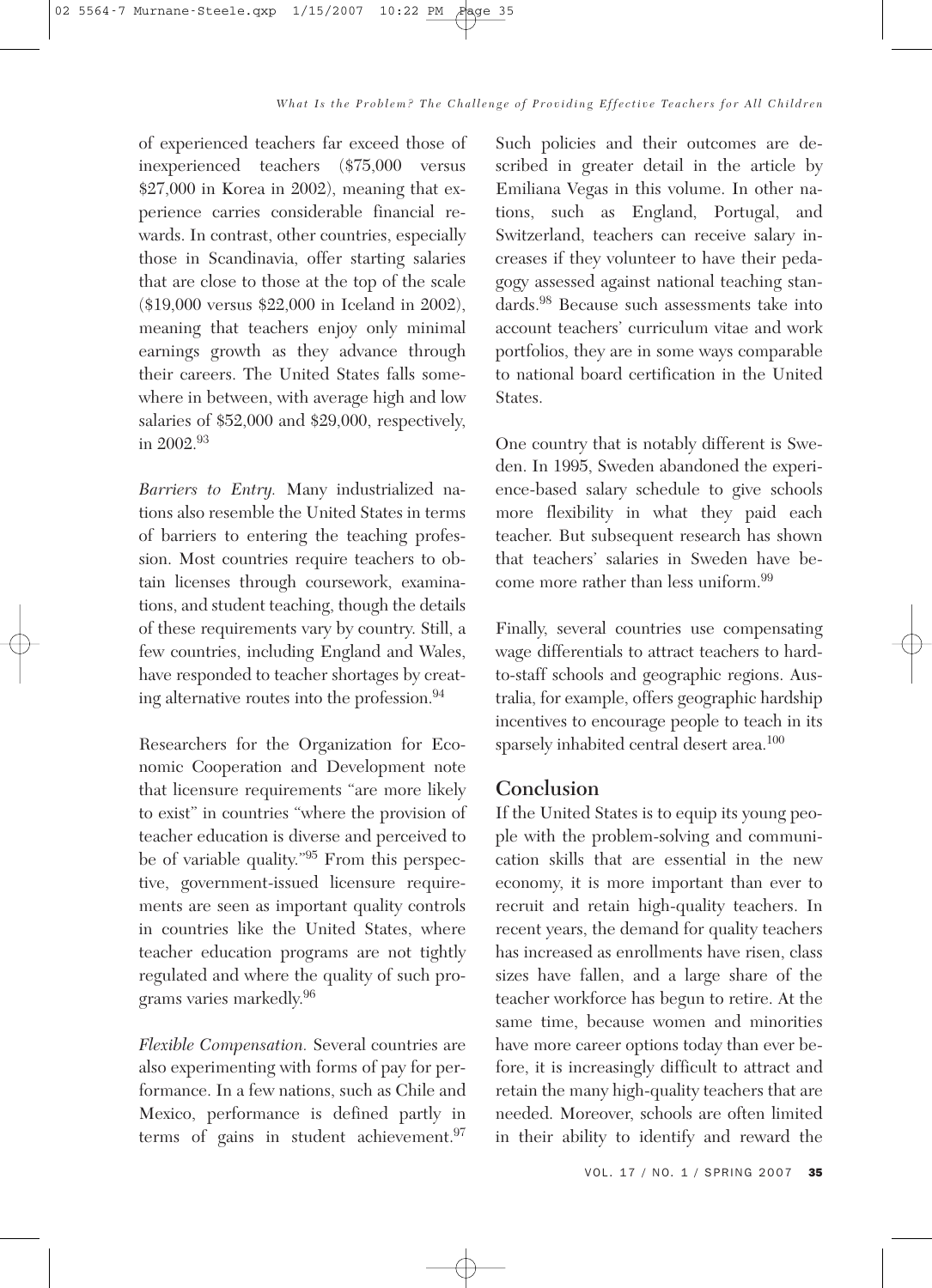most effective teachers. As a result of these challenges, schools now face high turnover and hiring problems in subjects with high opportunity costs and in the schools with the most difficult working conditions.

The unequal distribution of effective teachers is perhaps the most urgent problem facing American education. Poor children and children of color are disproportionately assigned to teachers who have the least preparation and the weakest academic backgrounds, and this pattern is long-standing. It is no wonder teacher turnover is high in schools that serve large shares of poor or nonwhite students. The work in these schools is difficult, and the teachers who attempt to do it are often the least equipped to succeed and often lack the working conditions necessary to succeed.

In response to these challenges, a number of policy instruments have been proposed. Some focus on increasing the supply of effective teachers; others, on correcting the inequitable distribution of effective teachers across schools. Though several of these policy proposals are already being tried, few are being rigorously evaluated.

### **Puzzles and Unanswered Questions**

U.S. policymakers have tried many approaches to attracting and retaining highquality teachers, but the effectiveness of these approaches remains largely unknown. Today, long-term databases that link teachers to students in states like Florida, North Carolina, and New York offer new opportunities

to evaluate these policy interventions. In time, the data-keeping requirements of the accountability movement should provide researchers with additional data sets that can be used to analyze teachers' effectiveness in raising student achievement. An unresolved question is how to make constructive use of measures of teachers' value added.

There is also much to be learned by looking beyond U.S. borders to understand how teacher labor markets work in other countries. It would be naive to assume that policies rooted in one nation's culture can be easily and quickly transplanted into another, but it is important to consider what challenges other countries face, what policies they are using to deal with these challenges, and how effective the policies have been in attracting and retaining skilled teachers and in improving student achievement.

A final, critical need is to accumulate knowledge. States and school districts are trying a variety of strategies to attract skilled teachers to high-need schools and subject areas. Yet few of these initiatives have been designed in a way that makes it possible to evaluate their effectiveness rigorously.

It is also important to think broadly about the types of incentives that matter to teachers. Paying large financial bonuses to teachers to do impossible jobs will not help children. An essential part of the solution to the distribution problem is to find ways to make schools supportive and humane places for teachers and the students with whom they work.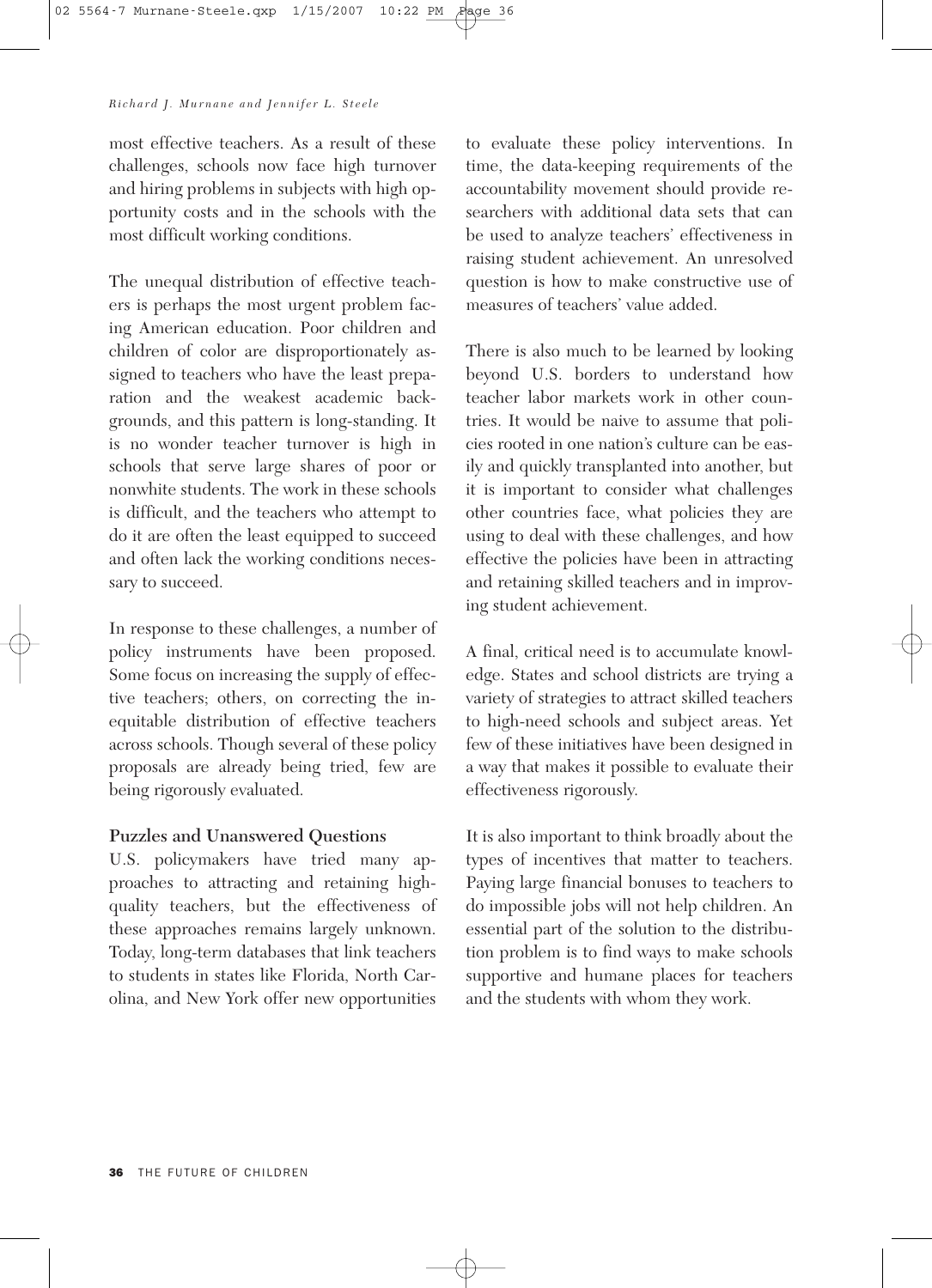#### **Notes**

- 1. Thomas S. Dee, "Are There Civic Returns to Education?" Working Paper 9588 (Cambridge, Mass.: National Bureau of Economic Research, 2003).
- 2. Richard J. Murnane and others, "How Important Are the Cognitive Skills of Teenagers in Predicting Subsequent Earnings?" *Journal of Policy Analysis and Management* 19, no. 4 ( 2000): 547–68.
- 3. National Center for Education Statistics, *NAEP: 2004 Long-Term Trend Summary Data Tables,* nces.ed.gov/nationsreportcard/ltt/results2004/2004\_sdts.asp (July 23, 2005).
- 4. Frank Levy and Richard J. Murnane, *The New Division of Labor: How Computers Are Creating the Next Job Market* (New York: Russell Sage Foundation, 2004).
- 5. Dan Goldhaber and Daniel Player, "What Different Benchmarks Suggest about How Financially Attractive It Is to Teach in Public Schools," *Journal of Education Finance* 30, no. 3 (2005): 211–30.
- 6. In a longitudinal study of teachers in Michigan and North Carolina, Richard Murnane and colleagues found that chemistry and physics teachers exited from the profession more rapidly than teachers of other subjects and were less likely to return, and that teachers with higher scores on the National Teacher Examination left the profession more rapidly than those with lower test scores. See Richard J. Murnane and others, *Who Will Teach? Policies That Matter* (Harvard University Press, 1991). In the United Kingdom, Arnaud Chevalier and colleagues used surveys of five cross-sections of university graduates from 1960 to 1990 to demonstrate that a 10 percent increase in teachers' relative wages would result, on average among the five cohorts, in a 5.4 percentage point increase in the probability of teaching six years later. See Arnaud Chevalier, Peter Dolton, and Steven McIntosh, *Recruiting and Retaining Teachers in the UK: An Analysis of Graduate Occupation Choice from the 1960s to the 1990s* (London: Centre for the Economics of Education, 2002). In Australia, Andrew Leigh used salary data from Australia's Graduate Destination Surveys and national data on undergraduates' entrance rankings and courses of study to estimate that a 1 percent increase in teachers' pay relative to the pay in alternative professions is associated with a 0.8 point increase in the mean percentile rank of undergraduates entering teacher education courses. See Andrew Leigh, *Teacher Pay and Teacher Aptitude* (Australian National University, Social Policy Evaluation, Analysis and Research Centre, 2005).
- 7. Susan Moore Johnson, Jill Harrison Berg, and Morgaen L. Donaldson, *Who Stays in Teaching and Why: A Review of the Literature on Teacher Retention* (Washington: NRTA, 2005).
- 8. Eric A. Hanushek, John F. Kain, and Steven G. Rivkin, "Why Public Schools Lose Teachers," *Journal of Human Resources* 39, no. 2 (2004): 326–54. See also Todd R. Stinebrickner, Benjamin Scafidi, and David L. Sjoquist, *Race, Poverty, and Teacher Mobility*, Research Paper Series 06-51 (Andrew Young School of Policy Studies, 2005).
- 9. For evidence of the correlation between school facilities and teachers' intent to remain in their current schools, see Jack Buckley, Mark Schneider, and Yi Shang, "Fix It and They Might Stay: School Facility Quality and Teacher Retention in Washington, D.C.," *Teachers College Record* 107, no. 5 (2005): 1107–23.
- 10. Two such initiatives are the Chancellor's District in New York City and the School Improvement Zone in the Miami-Dade County Public Schools. For a discussion of the first, see Deinya Phenix and others, "A Forced March for Failing Schools: Lessons from the New York City Chancellor's District," *Education Pol-*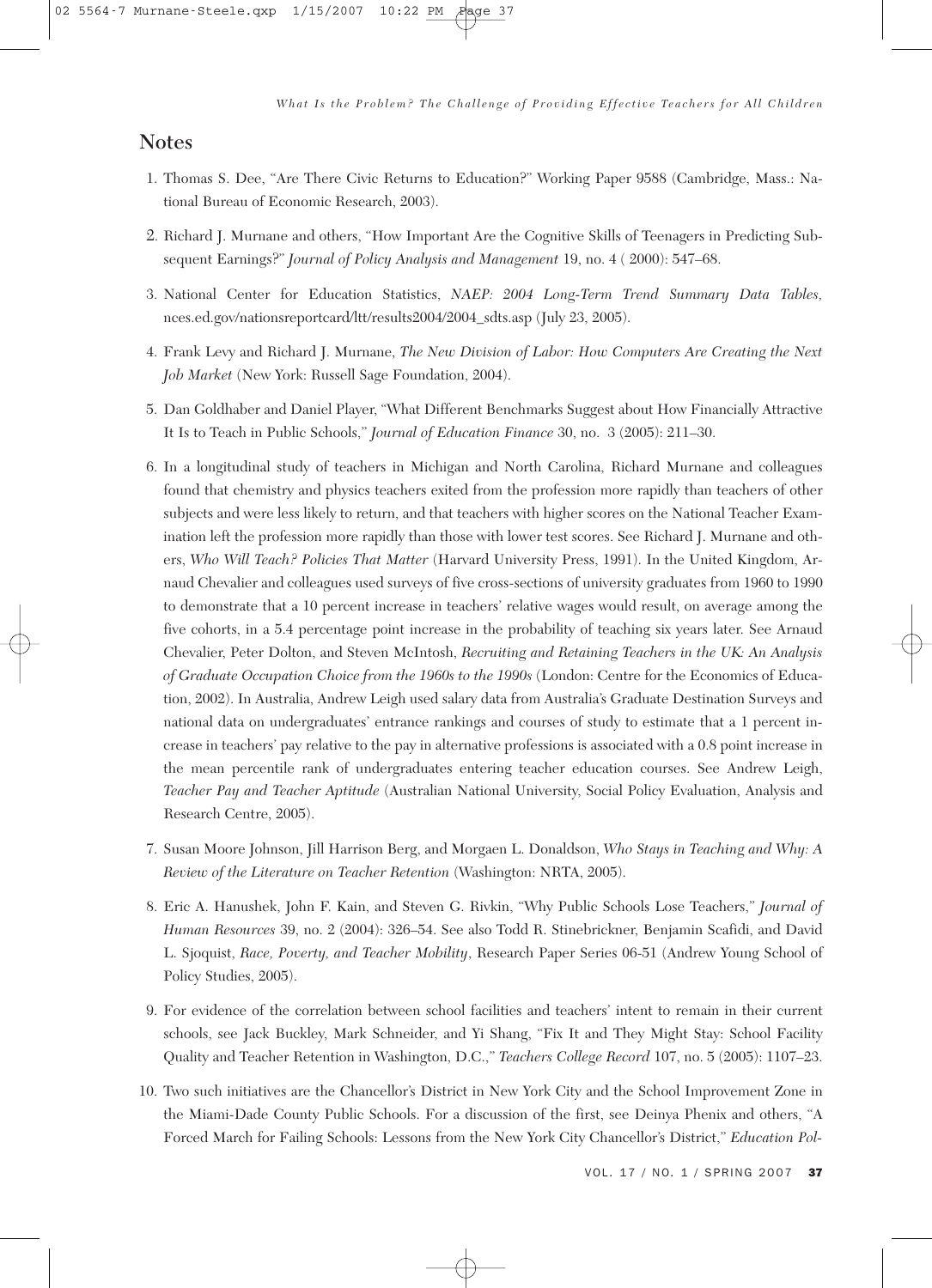*Richard J. Murnane and Jennifer L. Steele*

*icy Analysis Archives* 13, no. 40 (2005). For a discussion of the second, see Center for Educational Performance and Accountability, *Can Miami-Dade Schools Teach Florida a Lesson?* www.floridataxwatch.org/resources/pdf/ StudentAchievementinMiamiDadeSchoolsRelease.pdf (August 5, 2006).

- 11. David Tyack and Larry Cuban, *Tinkering toward Utopia: A Century of Public School Reform* (Harvard University Press, 1995).
- 12. John Wirt and others, *The Condition of Education 2005* (Washington: National Center for Education Statistics, 2005).
- 13. National Center for Health Statistics, *Health, United States, 2005, with Chartbook on Trends in the Health of Americans* (Hyattsville, Md., 2005).
- 14. Patrick Rooney and others, *The Condition of Education 2006* (Washington: Institute of Education Sciences, National Center for Education Statistics, 2006).
- 15. U.S. Census Bureau, *Statistical Abstract of the United States, 2004–05* (2005).
- 16. Thomas S. Dee, "Teachers, Race, and Student Achievement in a Randomized Experiment," *Review of Economics and Statistics* 86, no. 1 (2004): 195–210. See also Eric A. Hanushek and others, *The Market for Teacher Quality*, Working Paper 11154 (Cambridge, Mass.: National Bureau of Economic Research, 2005).
- 17. C. Emily Feistritzer, *Profiles of Teachers in the US 2005* (Washington: National Center for Education Information, 2005).
- 18. CSR Research Consortium, *Class Size Reduction in California: The 1998-99 Evaluation Findings,* www.classize.org/summary/98-99/#1 (September 4, 2005).
- 19. National Center for Education Statistics, *Digest of Education Statistics, 2004* (Washington, 2004).
- 20. Dale Ballou, *The Condition of Urban School Finance: Efficient Resource Allocation in Urban Schools* (Amherst, Mass.: University of Massachusetts, Amherst, 1998).
- 21. U.S. Department of Education, *Individuals with Disabilities Education Act,* www.ed.gov (October 16, 2005).
- 22. Eric A. Hanushek, *The Evidence on Class Size* (Rochester, N.Y.: W. Allen Wallis Institute of Political Economy, 1998).
- 23. See, for instance, Steven G. Rivkin, Eric A. Hanushek, and John F. Kain, "Teachers, Schools, and Academic Achievement," *Econometrica* 73, no. 2 (2005): 417–58; Jonah E. Rockoff, "The Impact of Individual Teachers on Student Achievement: Evidence from Panel Data," *American Economic Review* 94, no. 2 (2004): 247–52; Daniel Aaronson, Lisa Barrow, and William Sander, *Teachers and Student Achievement in the Chicago Public Schools*, WP-2002-28 (Chicago: Federal Reserve Bank of Chicago, 2003).
- 24. Richard Hofstadter, *Anti-Intellectualism in American Life* (New York: Vintage Books, 1963). For an example of the value some schools place on athletic coaching, see H. G. Bissinger, *Friday Night Lights: A Town, a Team, and a Dream* (Reading, Mass.: Addison-Wesley, 1990). For examples of preferential hiring based on familial connections, see Gretchen McKay, "Nepotism Loosely Regulated by State, School Districts," *Pittsburgh Post-Gazette,* February 5, 2003, www.post-gazette.com/localnews/20030205nepotism0205p9.asp (January 18, 2006).
- 25. Richard M. Ingersoll, "The Problem of Underqualified Teachers in American Secondary Schools," *Educational Researcher* 28, no. 2 (1999): 26–37.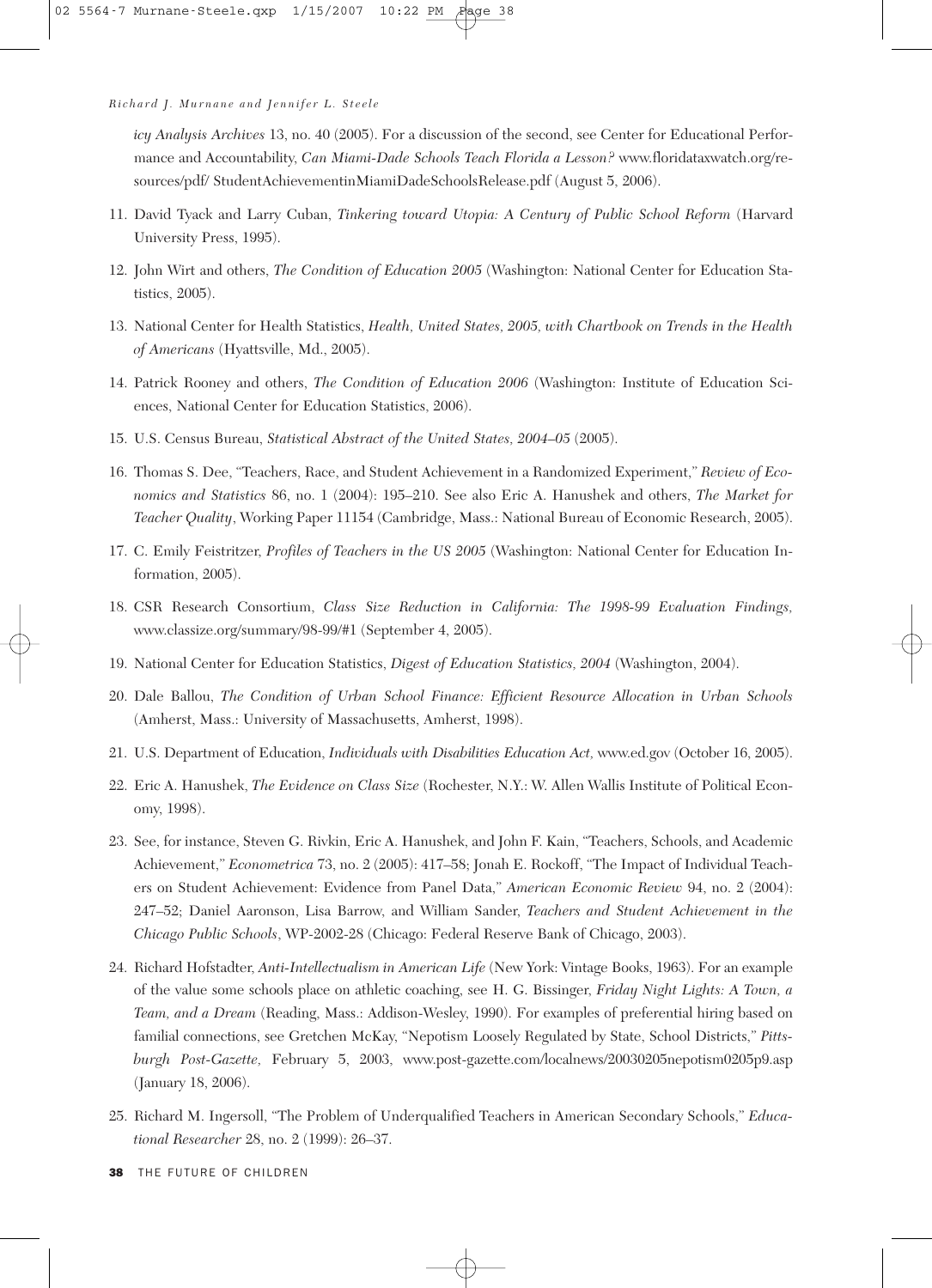- 26. Rivkin, Hanushek, and Kain, "Teachers, Schools, and Academic Achievement" (see note 23). See also Aaronson, Barrow, and Sander, *Teachers and Student Achievement in the Chicago Public Schools* (see note 23).
- 27. For evidence on verbal aptitude scores, see Eric A. Hanushek, "Teacher Characteristics and Gains in Student Achievement: Estimation Using Micro Data," *American Economic Review* 61, no. 2 (1971): 280–88. For evidence on ACT scores, see Ronald F. Ferguson and Helen F. Ladd, "How and Why Money Matters: An Analysis of Alabama Schools," in *Holding Schools Accountable: Performance-Based Education Reform*, edited by Helen F. Ladd (Brookings, 1996), pp. 265–98. And for evidence on college selectivity, see Ronald G. Ehrenberg and Dominic J. Brewer, "Do School and Teacher Characteristics Matter? Evidence from High School and Beyond," *Economics of Education Review* 13, no. 1 (1994): 1–17; as well as Anita Summers and Barbara Wolfe, "Do Schools Make a Difference?" *American Economic Review* 67, no. 4 (1977): 639–52.
- 28. Murnane and others, *Who Will Teach?* (see note 6).
- 29. Dale Ballou and Michael Podgursky, "Recruiting Smarter Teachers," *Journal of Human Resources* 30, no. 2 (1995): 326–38.
- 30. See, for instance, Donald Boyd and others, "How Changes in Entry Requirements Alter the Teacher Workforce and Affect Student Achievement," Working Paper 11844 (Cambridge, Mass.: National Bureau of Economic Research, 2005); Paul T. Decker, Daniel P. Mayer, and Steven Glazerman, *The Effects of Teach for America on Students: Findings from a National Evaluation* (Princeton, N.J.: Mathematica Policy Research, 2004); Thomas J. Kane and Douglas O. Staiger, *Using Imperfect Information to Identify Effective Teachers* (Cambridge, Mass.: National Bureau of Economic Research, 2005); Thomas J. Kane, Jonah E. Rockoff, and Douglas O. Staiger, *Identifying Effective Teachers in New York City* (Cambridge, Mass.: National Bureau of Economic Research, 2005); Linda Darling-Hammond and others, "Does Teacher Preparation Matter? Evidence about Teacher Certification, Teach for America, and Teacher Effectiveness," paper presented at the annual meeting of the American Educational Research Association, Montreal, Canada, 2005.
- 31. Dan Goldhaber and Emily Anthony, *Can Teacher Quality Be Effectively Assessed?* (Seattle: Center on Reinventing Public Education, 2005).
- 32. U.S. Department of Education, *Highly Qualified Teachers and Paraprofessionals,* www.ed.gov/admins/ tchrqual/learn/hqt/hqteachers.pdf, 2002 (July 23, 2006).
- 33. Kati Haycock, "Closing the Achievement Gap in America's Public Schools: The No Child Left Behind Act," Testimony before the U.S. House of Representatives, Committee on Education and the Workforce, 2005.
- 34. A. Paige Baker, Dengke Xu, and Ethel Detch, *The Measure of Education: A Review of the Tennessee Value Added Assessment System* (Nashville, Tenn.: Office of Education Accountability, 1995).
- 35. Lana C. Selvers, *Tennessee Plan for Implementing the Teacher and Paraprofessional Quality Provisions of the No Child Left Behind Act of 2001* (Nashville, Tenn.: Tennessee State Department of Education, 2005).
- 36. James Scott, *Teacher Tenure,* www.ericdigests.org/pre-925/tenure.htm (August 5, 2006).
- 37. Kane and Staiger, *Using Imperfect Information to Identify Effective Teachers* (see note 30).
- 38. Brian A. Jacob and Steven D. Levitt, "Rotten Apples: An Investigation of the Prevalence and Predictors of Teacher Cheating," *Quarterly Journal of Economics* 118, no. 3 (2003): 843–77.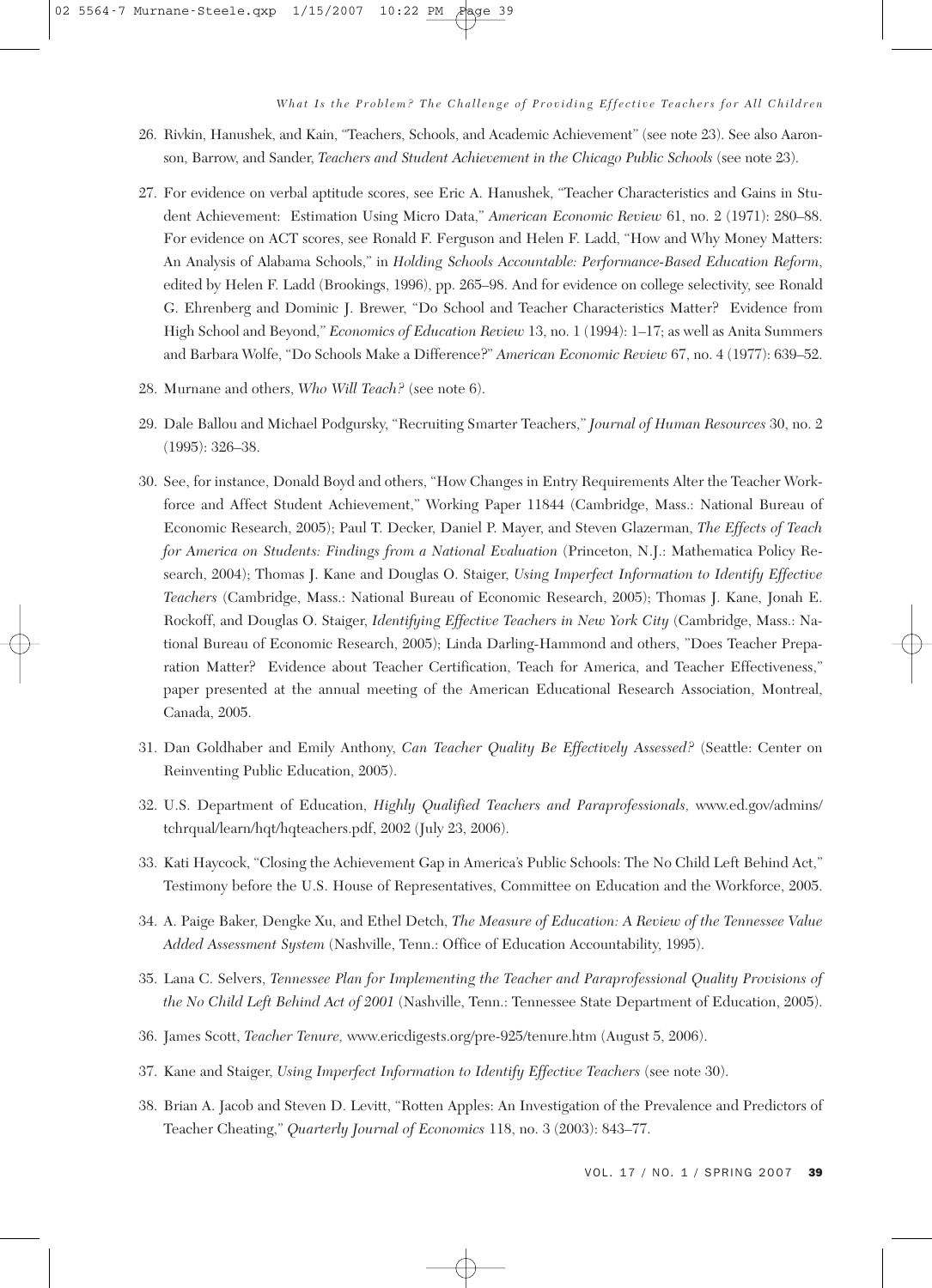- 39. Organization for Economic Cooperation and Development (OECD), *Education at a Glance* (Paris, 2004).
- 40. Naoko Moriyoshi, "Teacher Preparation and Teachers' Lives in Japan," in *Contemporary Research in the United States, Germany, and Japan on Five Education Issues: Structure of the Education System, Standards in Education, the Role of School in Adolescents' Lives, Individual Differences among Students, and Teachers' Lives*, edited by Harold W. Stevenson, Shin-Ying Lee, and Roberta Nerison-Low (U.S. Department of Education, 2003), pp. 410–38.
- 41. Phillip McKenzie and Paulo Santiago, *Teachers Matter: Attracting, Developing, and Retaining Effective Teachers* (Paris: OECD, 2005).
- 42. Torberg Falch and Bjarne Strom, "Teacher Turnover and Non-Pecuniary Factors," *Economics of Education Review* 24, no. 6 (2004): 611–31.
- 43. McKenzie and Santiago, *Teachers Matter* (see note 41).
- 44. Richard M. Ingersoll, "Teacher Turnover and Teacher Shortages: An Organizational Analysis," *American Educational Research Journal* 38, no. 3 (2001): 499–534.
- 45. David Grissmer and Sheila Nataraj Kirby, "Teacher Turnover and Teacher Quality," *Teachers College Record* 99, no. 1 (1997): 45–56.
- 46. Richard M. Ingersoll, *Is There Really a Teacher Shortage?* (Philadelphia: Consortium for Policy Research in Education and Center for the Study of Teaching and Policy, 2003).
- 47. Murnane and others, *Who Will Teach?* (see note 6).
- 48. Ibid.
- 49. Ingersoll, *Is There Really a Teacher Shortage?* (see note 46).
- 50. Hamilton Lankford, Susanna Loeb, and James Wyckoff, "Teacher Sorting and the Plight of Urban Schools: A Descriptive Analysis," *Educational Evaluation and Policy Analysis* 24, no. 1 (2002): 37–62.
- 51. Goldhaber and Anthony, *Can Teacher Quality Be Effectively Assessed?* (see note 31).
- 52. Charles T. Clotfelter, Helen F. Ladd, and Jacob L. Vigdor, "Who Teaches Whom? Race and the Distribution of Novice Teachers," *Economics of Education Review* 24, no. 4 (2005): 377–92.
- 53. Decker, Mayer, and Glazerman, *The Effects of Teach for America on Students* (see note 30).
- 54. Howard S. Becker, "Role and Career Problems of the Chicago Public School Teacher" (University of Chicago Press, 1951).
- 55. See, for example, Jonathan Kozol, *Savage Inequalities: Children in America's Schools* (New York: Crown, 1991).
- 56. Ingersoll, "Teacher Turnover and Teacher Shortages" (see note 44). Note that because the Teacher Follow-Up Survey interviews only those who leave their schools, it is not possible to compare their responses to those who stayed in those schools.
- 57. Donald Boyd and others, "The Draw of Home: How Teachers' Preferences for Proximity Disadvantage Urban Schools," Working Paper 9953 (Cambridge, Mass.: National Bureau of Economic Research, 2003).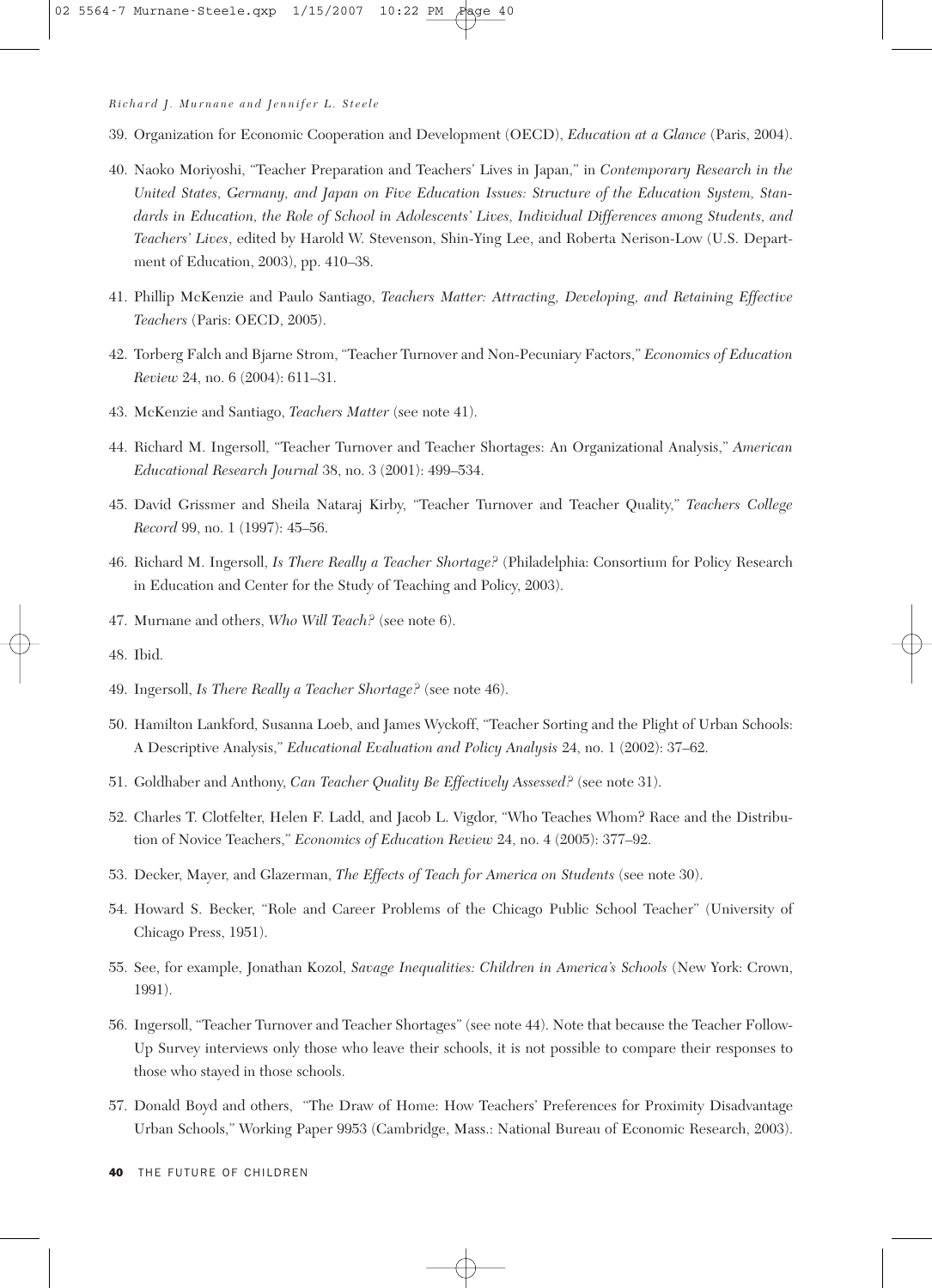- 58. Susan Moore Johnson and others, "The Support Gap: New Teachers' Early Experiences in High-Income and Low-Income Schools," *Education Policy Analysis Archives* 12, no. 61 (2005).
- 59. Ballou, *The Condition of Urban School Finance* (see note 20).
- 60. E. Henderson, N. Protheroe, and S. Porch. *Developing an Effective Substitute Teacher Program* (Arlington,Va.: Educational Research Service, 2002).
- 61. Ismat Abdal-Haqq, *Not Just a Warm Body: Changing Images of the Substitute Teacher* (Washington: ERIC Clearinghouse on Teaching and Teacher Education, 1997).
- 62. Susan Moore Johnson and the Project on the Next Generation of Teachers, *Finders and Keepers: Helping New Teachers Survive and Thrive in Our Schools,* Jossey-Bass Education Series (San Francisco: Jossey-Bass, 2004).
- 63. Murnane and others, *Who Will Teach?* (see note 6).
- 64. Sean P. Corcoran, William N. Evans, and Robert M. Schwab, "Women, the Labor Market, and the Declining Relative Quality of Teachers," *Journal of Policy Analysis and Management* 23, no. 3 (2004): 449–70.
- 65. Caroline M. Hoxby and Andrew Leigh, "Pulled Away or Pushed Out? Explaining the Decline of Teacher Aptitude in the United States," *American Economic Review* 93, no. 2 (2004).
- 66. Dan Goldhaber and Albert Yung-Hsu Liu, "Teacher Salary Structure and the Decision to Teach in Public Schools: An Analysis of Recent College Graduates," paper presented before the American Education Finance Association, 2003.
- 67. Hanushek, *The Evidence on Class Size* (see note 22).
- 68. Charles T. Clotfelter and others, "Do School Accountability Systems Make It More Difficult for Low-Performing Schools to Attract and Retain High-Quality Teachers?" *Journal of Policy Analysis and Management* 23, no. 2 (2004): 251–71.
- 69. For a thorough sociological analysis of the traditionally flat teaching career, see Dan C. Lortie, *Schoolteacher: A Sociological Study,* 2nd ed. (University of Chicago Press, 1975).
- 70. See, for example, Ann Weaver Hart, "Creating Teacher Leadership Roles," *Educational Administration Quarterly* 30, no. 4 (1994): 472–97. See also Susan J. Rosenholtz, "Education Reform Strategies: Will They Increase Teacher Commitment?" *American Journal of Education* 95, no. 4 (1987): 534–62.
- 71. Barbara Neufeld and Dana Roper, *Coaching: A Strategy for Developing Instructional Capacity: Promises and Practicalities* (Washington: The Aspen Institute Program on Education and The Annenberg Institute for School Reform, 2003). See also Susan M. Poglinco and others, *The Heart of the Matter: The Coaching Model in America's Choice Schools* (Philadelphia: Center for Policy Research in Education, 2003).
- 72. Heather G. Peske and others, "The Next Generation of Teachers: Changing Conceptions of a Career in Teaching," *Phi Delta Kappan* 83 (2001): 304–11.
- 73. Morgaen L. Donaldson and others, "'Hot Shots' and 'Principal's Pets': How Colleagues Influence Second-Stage Teachers' Experience of Differentiated Roles," paper presented at the annual meeting of the American Educational Research Association, Montreal, Canada, 2005.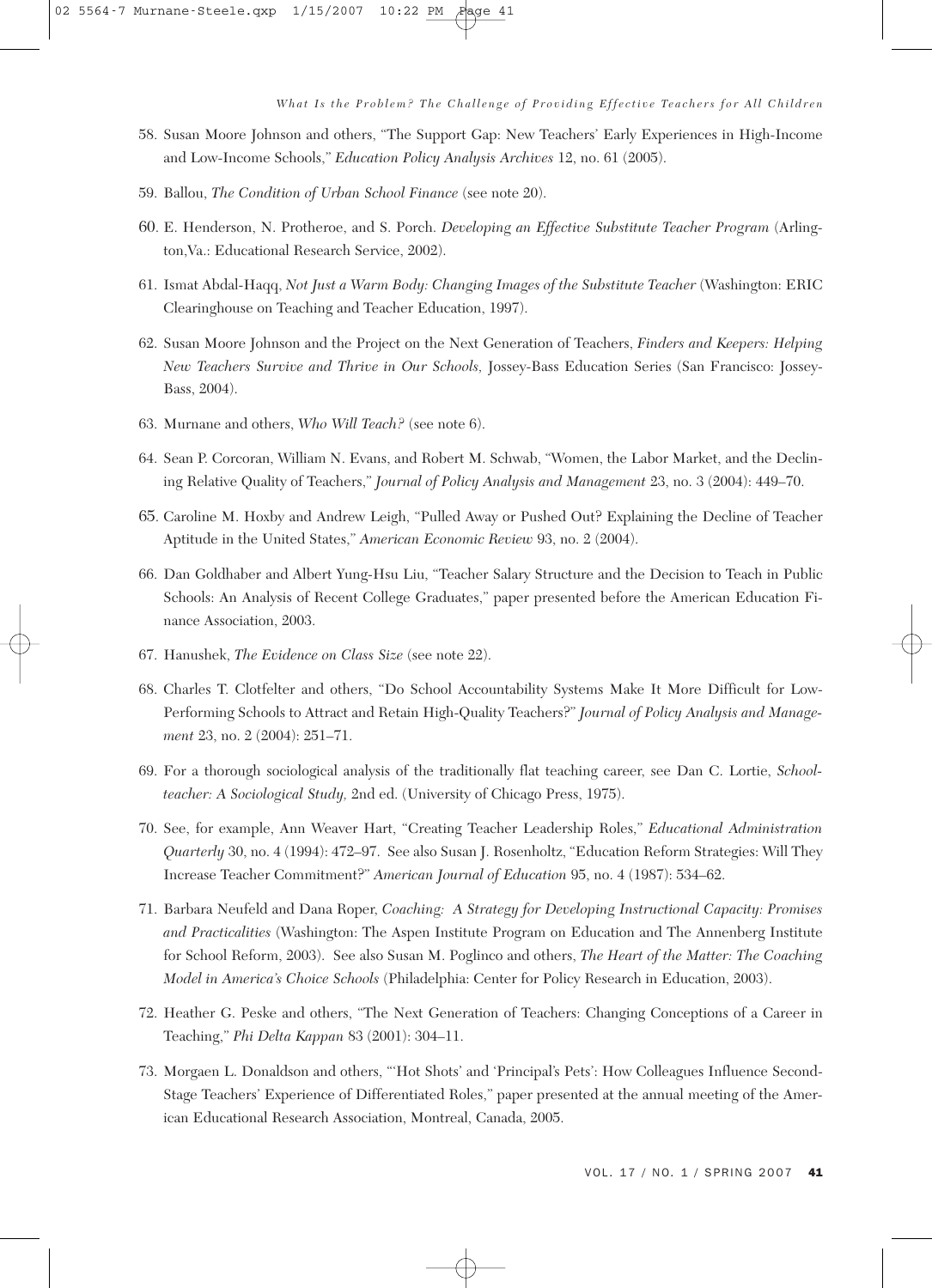#### *Richard J. Murnane and Jennifer L. Steele*

- 74. Regarding trends in mentoring and induction programs for new teachers, Smith and Ingersoll, using data from the 1990–91 and 1999–2000 NCES Schools and Staffing Survey, found that the share of new public schoolteachers receiving induction or mentoring rose from just under 51 percent to 83 percent between 1990 and 1999. They also found that the odds that a teacher mentored by a teacher of the same subject would leave teaching at the end of the first year were 0.7 times the odds of other teachers, though there was no effect on a teacher's movement between schools. The findings cannot be interpreted as causal, however, and they do not address the question of whether there is a retention effect for the *mentors*. See Thomas M. Smith and Richard M. Ingersoll, "What Are the Effects of Induction and Mentoring on Beginning Teacher Turnover?" *American Educational Research Journal* 41, no. 3 (2004): 681–714.
- 75. Peter Dolton, "The Supply of Teachers," in *Handbook of the Economics of Education*, edited by Eric A. Hanushek and Finis Welch (Dordecht, The Netherlands: Elsevier, 2006).
- 76. Torberg Falch and Bjarne Strom, "Teacher Turnover and Non-Pecuniary Factors," *Economics of Education Review* 24, no. 6 (2004): 611–31.
- 77. Robert B. Kozma, *National Policies That Connect ICT-Based Education Reform to Economic and Social Development* (Menlo Park, Calif.: Center for Technology in Learning, SRI International, 2005).
- 78. Ibid.
- 79. See, for example, Dave Eggers, Ninive Calegari, and Daniel Moulthrop, "Reading, Writing, Retailing," *New York Times,* June 27, 2005, www.nytimes.com/2005/06/27/opinion/27eggers.html?ex=1277524800 &en=fa0e123be439de5a&ei=5088&partner=rssnyt&emc=rss (June 27, 2005).
- 80. Ballou and Podgursky, "Recruiting Smarter Teachers" (see note 29).
- 81. C. Emily Feistritzer, *Alternative Certification: A State-by-State Analysis* (Washington: National Center for Education Information, 2005).
- 82. Susan Moore Johnson, Sarah E. Birkeland, and Heather G. Peske, *A Difficult Balance: Incentives and Quality Control in Alternative Certification Programs* (Cambridge, Mass.: Project on the Next Generation of Teachers, Harvard Graduate School of Education, 2005).
- 83. For evidence on the ability of traditionally licensed teachers versus alternate-route teachers to raise student achievement, see the following studies: Decker, Mayer, and Glazerman, *The Effects of Teach for America on Students* (see note 30); Linda Darling-Hammond and others, "Does Teacher Preparation Matter?" (see note 30); Kane and Staiger, *Using Imperfect Information to Identify Effective Teachers* (see note 30); Kane, Rockoff, and Staiger, *Identifying Effective Teachers in New York City* (see note 30). For evidence on the demographic traits of teachers entering NYC schools through various licensure routes, see Kane, Rockoff, and Staiger (see note 30).
- 84. Linda Darling-Hammond, "Who Will Speak for the Children? How 'Teach for America' Hurts Urban Schools and Students," *Phi Delta Kappan* 76, no. 1 (1994): 21–33.
- 85. Richard J. Murnane and David K. Cohen, "Merit Pay and the Evaluation Problem: Why Most Merit Pay Plans Fail and a Few Survive," *Harvard Educational Review* 56, no. 1 (1986): 1–17.
- 86. Nancy Mitchell, "Denver Teachers Opt for Merit Pay," *Rocky Mountain News* (Denver, Colo.), December 29, 2005, www.rockymountainnews.com/drmn/education/article/0,1299,DRMN\_957\_4348741,00.html (December 30, 2005).